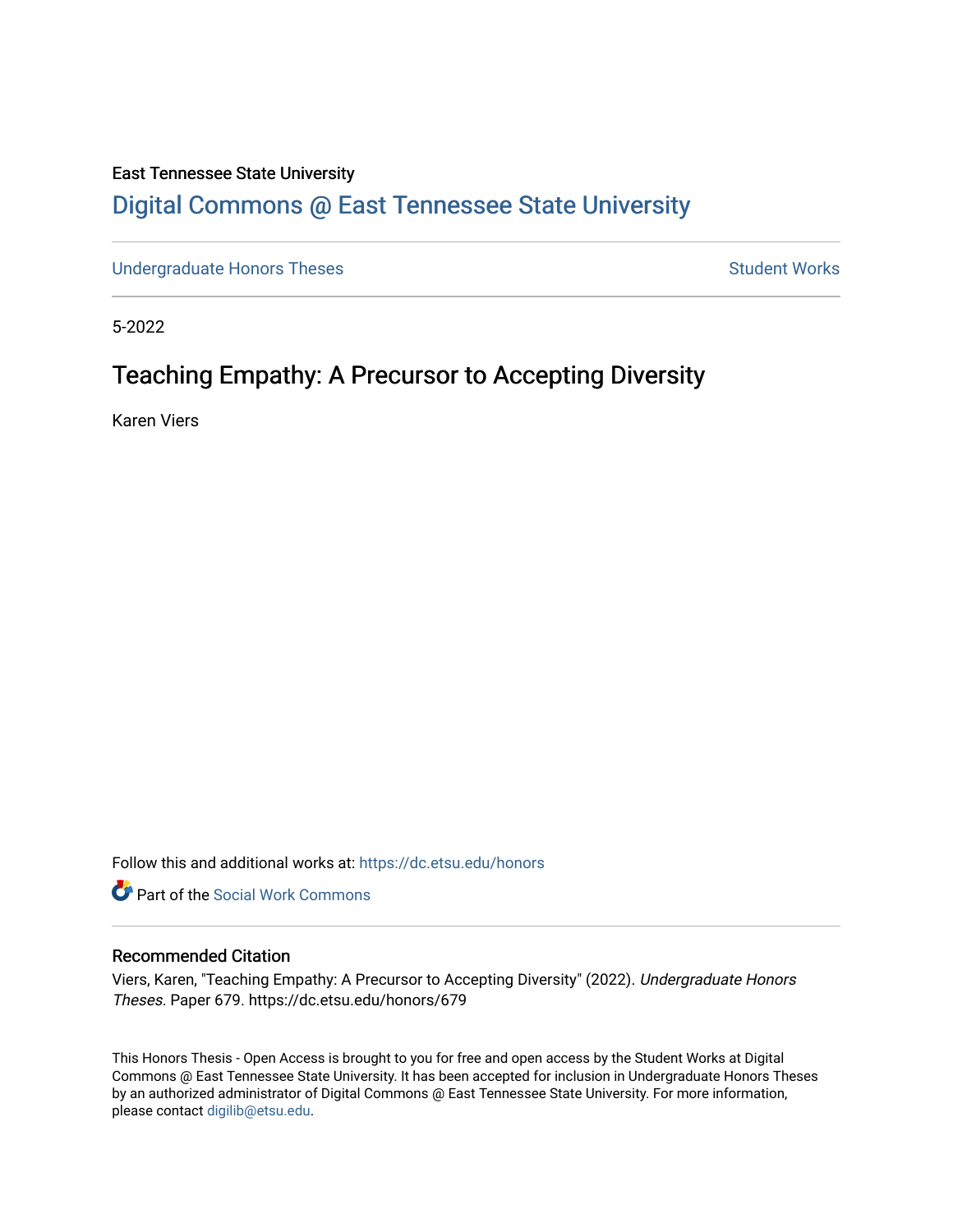# **Teaching Empathy: A Precursor to Accepting Diversity**

By

Karen L. Viers

An Undergraduate Thesis Submitted in Partial Fulfillment of the Requirements for the University Honors Scholars Program Honors College of East Tennessee State University

 Karen L. Viers 4/25/2022 \_\_\_\_\_\_\_\_\_\_\_\_\_\_\_\_\_\_\_\_\_\_\_\_\_\_\_\_\_\_\_\_\_\_\_\_\_\_\_\_\_\_\_

Karen L. Viers Date \_\_\_\_\_\_\_\_\_\_\_\_\_\_\_\_\_\_\_\_\_\_\_\_\_\_\_\_\_\_\_\_\_\_\_\_\_\_\_\_\_\_\_ James Steven Patterson 4/26/2022

Professor Steve Patterson, Thesis Mentor Date

\_\_\_\_\_\_\_\_\_\_\_\_\_\_\_\_\_\_\_\_\_\_\_\_\_\_\_\_\_\_\_\_\_\_\_\_\_\_\_\_\_\_\_ *Kenneth L. Fullam 4/26/2022*

Professor Ken Fullam, Reader Date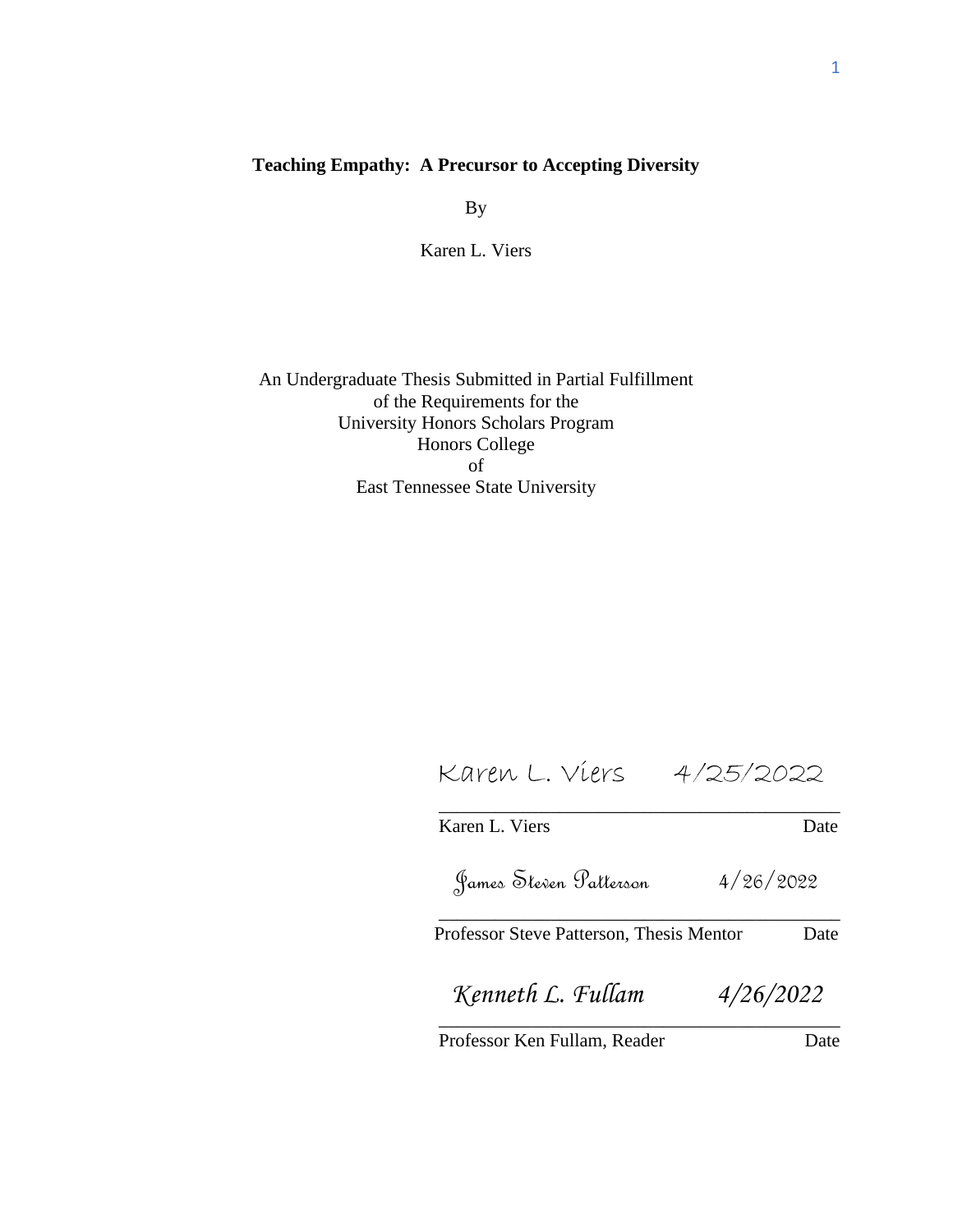#### **Abstract**

Robert Kennedy once said, "The purpose of life is to contribute in some way to making things better." This statement inspired the author to question how prosocial behavior and the acceptance of diversity can be encouraged and is the driving force behind the following undergraduate thesis. Research tells us that Theory of Mind (ToM) and Affective Perspective Taking (APT) are essential components in a stepwise progression to learning empathy and can be taught to children ages five to seven (Bensalah et al., 2019; Decety & Cowell, 2014; Wee et al., 2021). These elements are essential to developing an empathetic foundation that leads to healthier relationships, reduces bullying, and encourages the acceptance of diversity (Brown et al., 2019). As empathy begins to develop, children become aware of their own feelings and can then learn to recognize them in others. Teaching children about emotions helps expand their vocabulary and put a name on what they or someone else is feeling. This facilitation of language and literacy is another building block in the development of compassionate understanding and empathy (Bensalah et al., 2019; Decety & Cowell, 2014; Wee et al., 2021). Research shows that children benefit from being read to at an early age. Additionally, works of fiction can help children increase their ability to recognize emotions and encourages empathetic development through examination of a story character's feelings (Baym, 1998).

The culmination of this undergraduate thesis project is a children's book called *The Day Dot Ran Away*. The research-informed book is designed to teach perspective taking by encouraging the reader to pay special attention to the emotions on the faces of the characters. The author's hope is that this book will sow the seeds of empathy in all who read it, and as a result, they will become empathetic adults who are more accepting of diversity.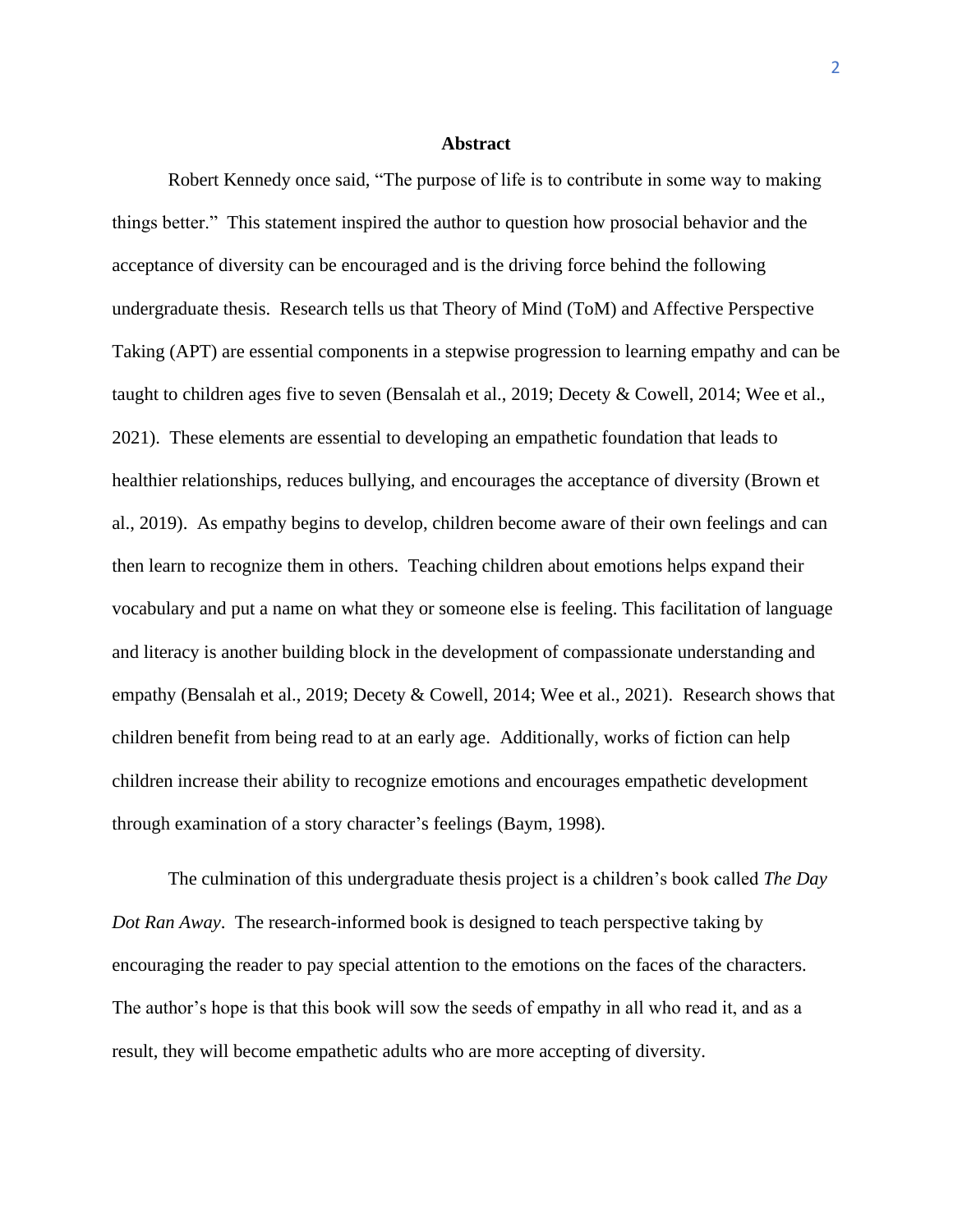## **Teaching Empathy: A Precursor to Accepting Diversity**

The ability to understand and share the feelings of others is a quality that is found in people who have empathy. However, this key component in the development of prosocial behavior and a facilitator of positive social relations is a skill that is lacking in many people. The intent of my thesis project is to find a way to encourage the acceptance of difference in society. This task may seem too broad to address, however, creating the ability to accept these concepts in children as they mature would allow for an extensive social impact that could be applied in many different settings. To set the stage for the acceptance of these concepts, I propose to teach empathy through literature by developing a foundation in the reader which promotes healthier relationships, reduces bullying, and encourages acceptance of cultural diversity.

According to Jean Piaget's (2019) theory of cognitive development, the mental development of perspective taking begins to take shape in children ages five to seven. Studies of the preschool-to-school period have reported an increase in the ability for affective empathy which indicates this age group is primed for the development of emotional awareness in others (Bensalah et al., 2016). The choice of the five to seven-year-old age group allows exposure to subject matter involving the emotions of others at a time when their cognitive skills promote acceptance of these values. Reading allows young children to share the emotion of characters in an emotional scenario. This increases their empathic behavior repertoire and helps them engage in self-focused attribution (Bensalah et al., 2016).

My undergraduate research project is a children's book which is designed to engage the reader, stimulate emotional awareness, and teach children ages five to seven empathetic skills that promote acceptance. All components of the book will be research informed so that every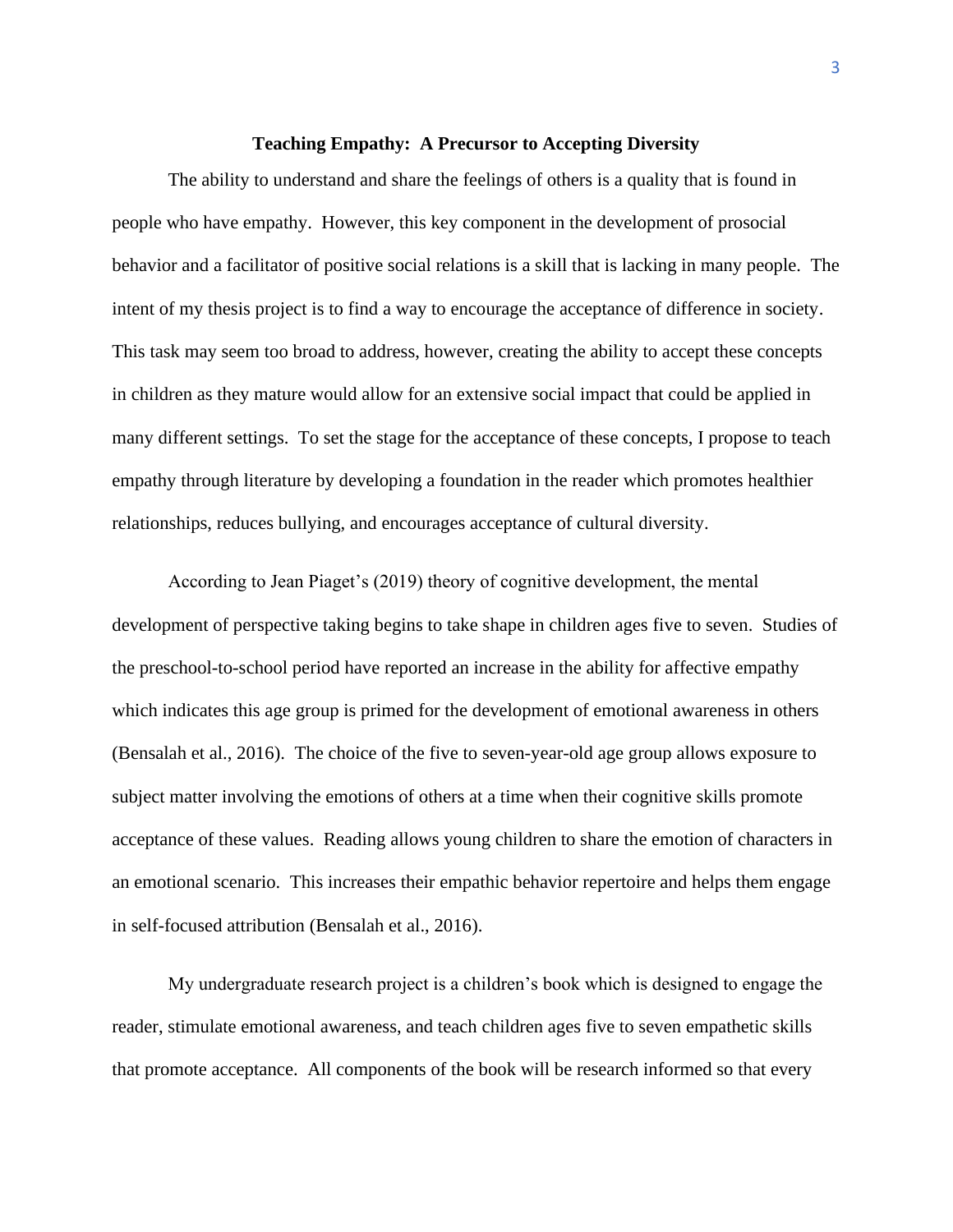aspect will contribute to effectively developing emotional recognition and encouraging prosocial behavior in the reader. I want to be able to touch the lives of children on a larger scale in such a way that it also has a positive impact on society. With this thought in mind, I will create a work of literature that teaches empathy in children during their formative years so that as they develop into adults, their minds are primed towards acceptance of cultural diversity, anti-racism, and inclusion.

#### **Social Problem**

Acceptance of diversity, treating people equitably regardless of their race, and embracing an atmosphere of inclusion are all components of cultural competence and evidence of prosocial behavior. However, for many marginalized groups, the experience of discrimination and prejudice are a daily reality, and historically they have had to contend with oppression and institutional racism their entire lives (Sue et al., 2016). The pervasiveness of stereotyping, discrimination, and racial prejudice in our society affects how we relate to others and are "not only manifested through individual acts of overt racism against people of color, but also can be reflected in our governmental leadership, educational systems, places of employment, and the media" (Sue et al., 2016). Likewise, members of the LGBTQ+ community are subjected to negativity and bullying and consistently experience violence and verbal harassment in the school environment (Sue et al., 2016).

Chao et al. (2014) tells us that mounting evidence documents continued acts of racism and microaggression against people of color. As the United States becomes increasingly diverse, it is crucial that we promote social justice and seek out ways to promote equity and interdependence. Cultivating empathy can reduce prejudice and racism and increase the capacity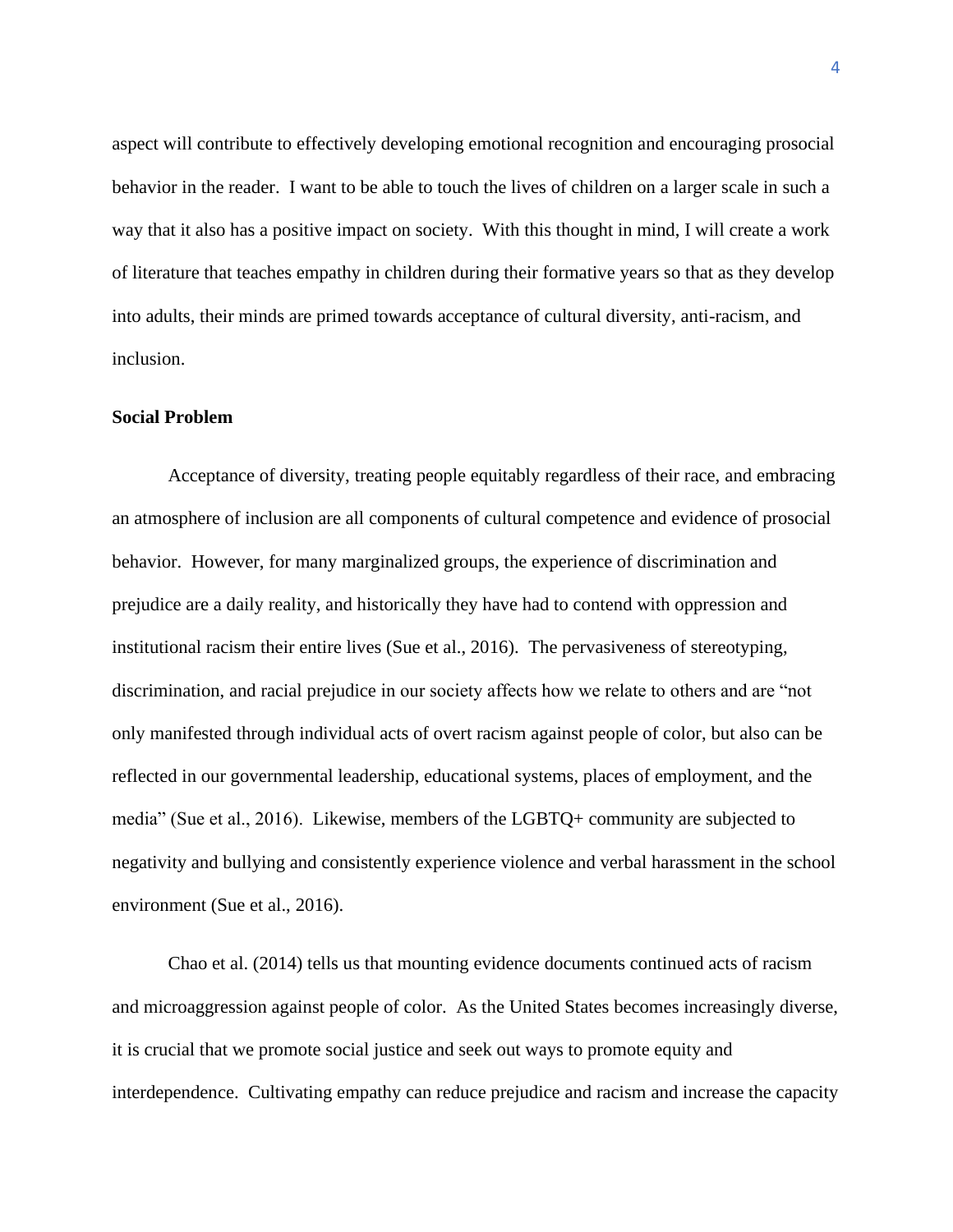to understand the suffering of others (Gair, 2016). Studies show that there is an empathy deficit in high school and college students, and they consistently score lower than previous generations (Twenge, 2012). Empathy is crucial for the development of a compassionate response, expressions of concern, and prosocial behavior in the individual towards not only people, but also the world around them (Brown et al., 2019).

According to Thye and Lawler (2017), role-taking, perspective taking, and empathy results in prosocial effects. Their research suggests that these components can be cultivated and improved through intervention. Perspective taking has been shown to reduce stereotyping of the elderly, disabled, and those that speak a second language. Additionally, perspective taking as a stereotype reducing technique improved the explicit evaluations of racial and ethnic minorities by Whites (Thye & Lawler, 2017). Research findings indicate that individuals who operate with higher levels of perspective taking and empathy show strength in social cohesion and reduction in interpersonal conflict (Thye & Lawler, 2017; Wee et al., 2021).

### **Learning Empathy**

Empathy is thought to be a catalyst for several prosocial behaviors essential for successful relationships, such as helping one another, sharing, and providing comfort to someone in need. Studies show that Theory of Mind (ToM) and Affective Perspective Taking (APT) are linked with learning empathy in children ages five to seven (Bensalah et al., 2016). The ability to determine the mental state of others such as intent, belief, or goals is a developmental aspect of ToM and a key component of empathy. Likewise, APT is an essential component in the development of empathy and is defined as the ability to imagine how someone else may feel and what their point of view is for a given situation (Bensalah et al., 2016; Wee et al., 2021).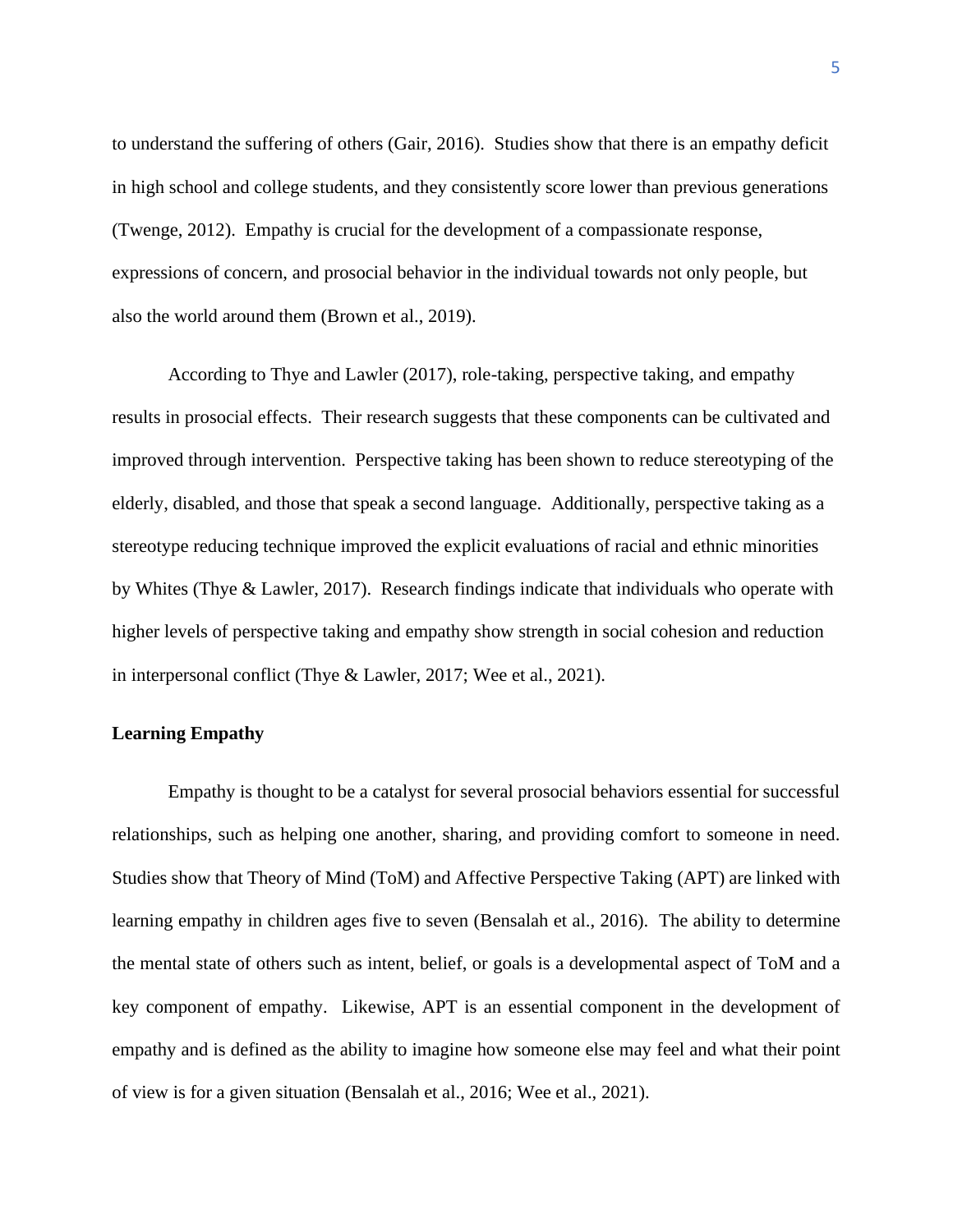Empathy can be divided into three categories. The first part involves experience sharingbeing able to imagine the internal state and emotions of others (Zaki & Ochsner, 2012). The second is mentalizing- explicitly considering and understanding why they are feeling that way, and what is the cause. The third aspect is the prosocial intent by the observer who shows concern and wants to alleviate any suffering. Studies have shown that empathy can be developed and taught to children during the formative stages of ToM and APT, this type of learning constitutes the critical indicator of a child's empathic process (Bensalah et al., 2016; Galinsky & Moskowitz, 2000; Wee et al., 2021).

These cognitive components of empathy begin to grow during ages five to seven when children become more capable of taking another person's perspective. They begin to take initiative by offering solutions when someone has a problem or helping out when someone is in distress. These are the formative years where their foundation for working through complex moral and ethical issues like bullying, inequality, and racism starts to form (Brown et al., 2019). The ability to understand the perspective of another is a critical ingredient in proper social functioning. The capacity to shift perspectives is a major developmental breakthrough in cognitive functioning and moral reasoning (Galinsky & Moskowitz, 2000).

Empathy begins to develop when children become aware of their own feelings. Once they become aware of their own emotions, they can then recognize them in others. Teaching children about emotions helps expand their vocabulary and put a name on what they or someone else is feeling. This facilitation of language and literacy is another building block in the development of compassionate understanding and empathy (Bensalah et al., 2019; Decety & Cowell, 2014; Wee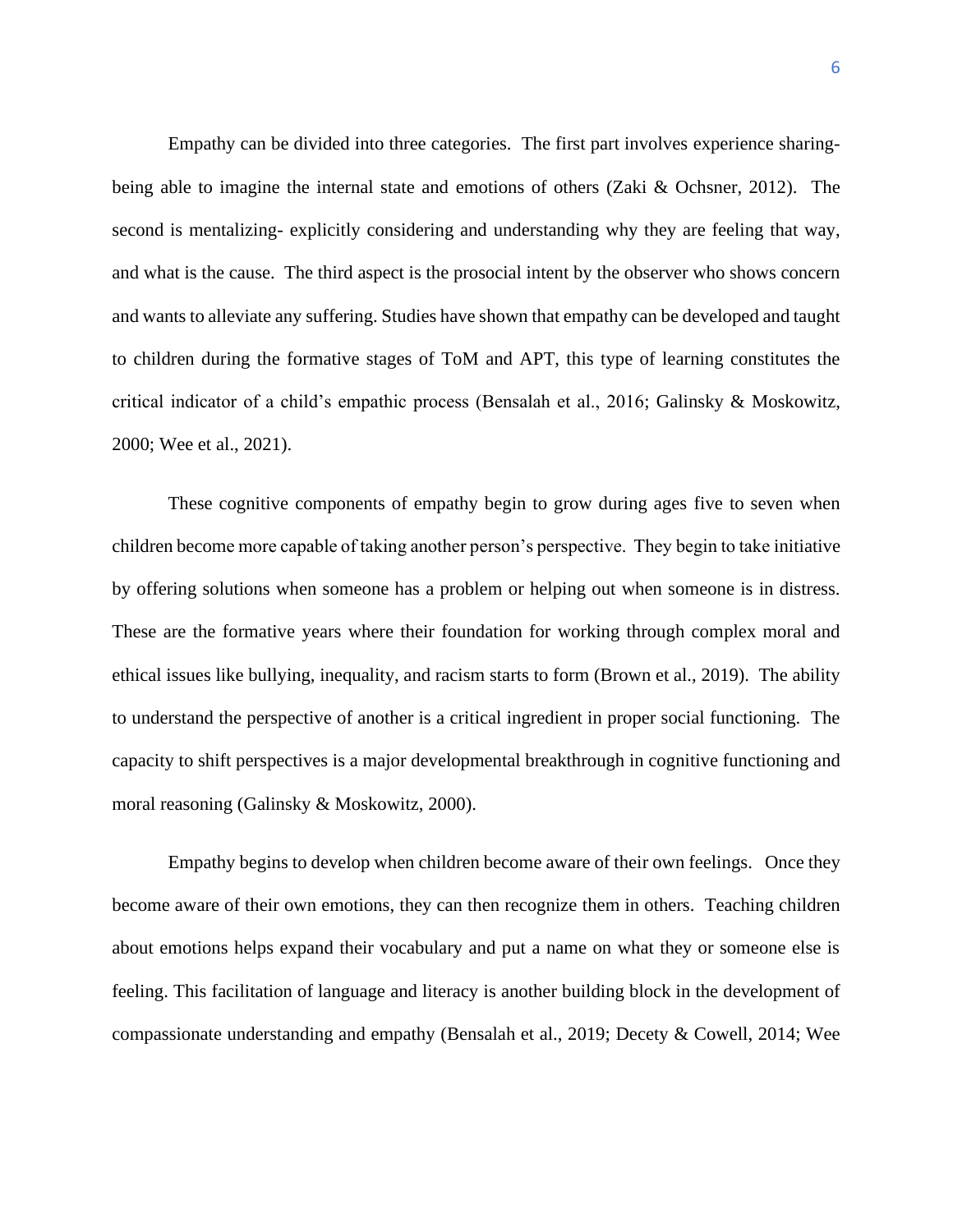et al., 2021). Decety and Cowell (2014) suggests that APT is gained through reading fiction as the reader is exposed to the thoughts and feelings of the characters in real time.

# **Impact of Reading on Child Development**

Research shows that reading fiction increases the ability to identify and understand emotions and nourishes empathetic concern (Decety & Cowell, 2014; Wee et al., 2021).Children benefit from being read to at an early age, and this informal educational experience has important implications for early childhood development. Reading to young children promotes communication skills, reading skills, and social skills (Ostrosky et al., 2013). According to Browne (1996), key benefits associated with reading to young children are personal development through the consideration of the perspective of others, social development by exploring human relationships and cultural differences, and intellectual development through the exposure of new ideas. Literature has the capacity to change culture and expand empathy to humanity by encouraging readers to think about their society through the lens of the characters in the story (Baym, 1998). Through children's literature, young readers will empathize with the feelings of the story characters enabling the development of empathy and perspective taking abilities (Wee et al., 2021).

# **Themes**

Stories that have characters who overcome the challenges that they face in life allow the reader the opportunity to relate to their situation and identify with their emotions (Mohammadzadeh et al., 2018). Encouraging empathy and emotional ties to the characters in a book can enhance awareness of inequities and enhance prosocial behavior in the reader.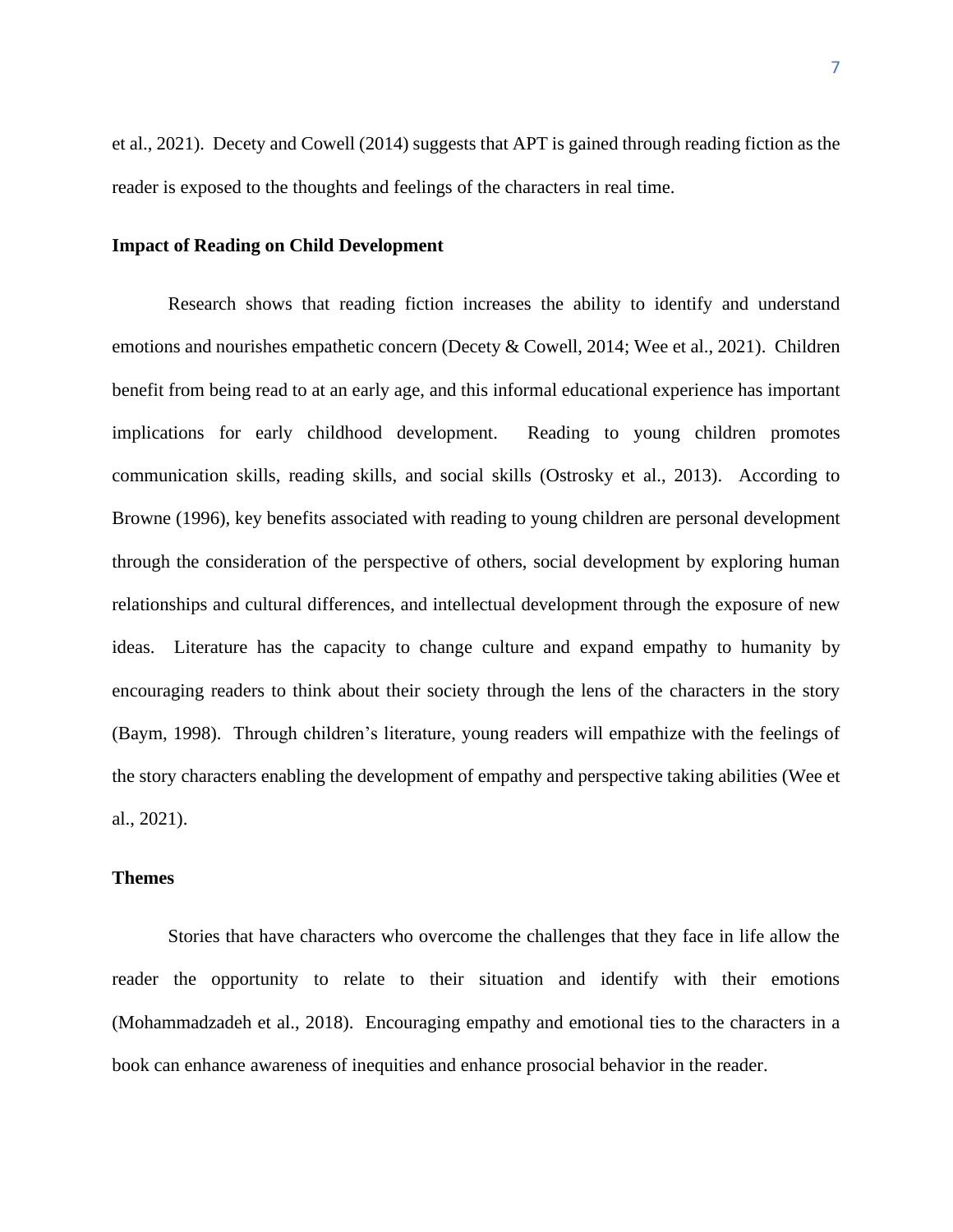According to Weisberg et al. (2015), literature with a realistic theme can potentially teach better because new words are situated in a familiar context. However, fantastical elements such as entities or events that do not occur in reality have the capacity to impact thinking abilities. Imaginative works of literature boost the capacity for reasoning, understanding of improbable events, and conceptualizing pretend actions (Weisberg et al., 2015). Previous studies have shown that imagination-based thinking has the ability to enhance reasoning, which Weisberg et al. (2015) tells us is due to a greater cognitive process required to assimilate fantastical elements. Research by Weisberg et al. (2015) informs us that while there is no observable difference in comprehension, fantastically themed books have the potential to boost learning over realistic themes. The reason behind this boost is that reading books with imaginative elements encourages the reader to engage more deeply, and as a result, they are more vested in the attempt to process the new words and understand their meaning (Weisberg et al., 2015).

# **Writing Styles**

According to research by Ozsezer & Canbazoglu (2018), the layout in children's books is important, and it should contain 14-point font or larger with wide margins. Illustrations should be both familiar and challenge the child's imagination. There should be a connection between the illustrations and text, such that the illustrations shed light on the written script (Ozsezer  $\&$ Canbazoglu, 2018). Print features should be considered as an aid to promote literacy in the reader. Books should exhibit clear language, upper- and lower-case alphabet usage for letter knowledge, and bold, unique font changes as a means to developing print awareness in children (Cetin & Bay, 2015).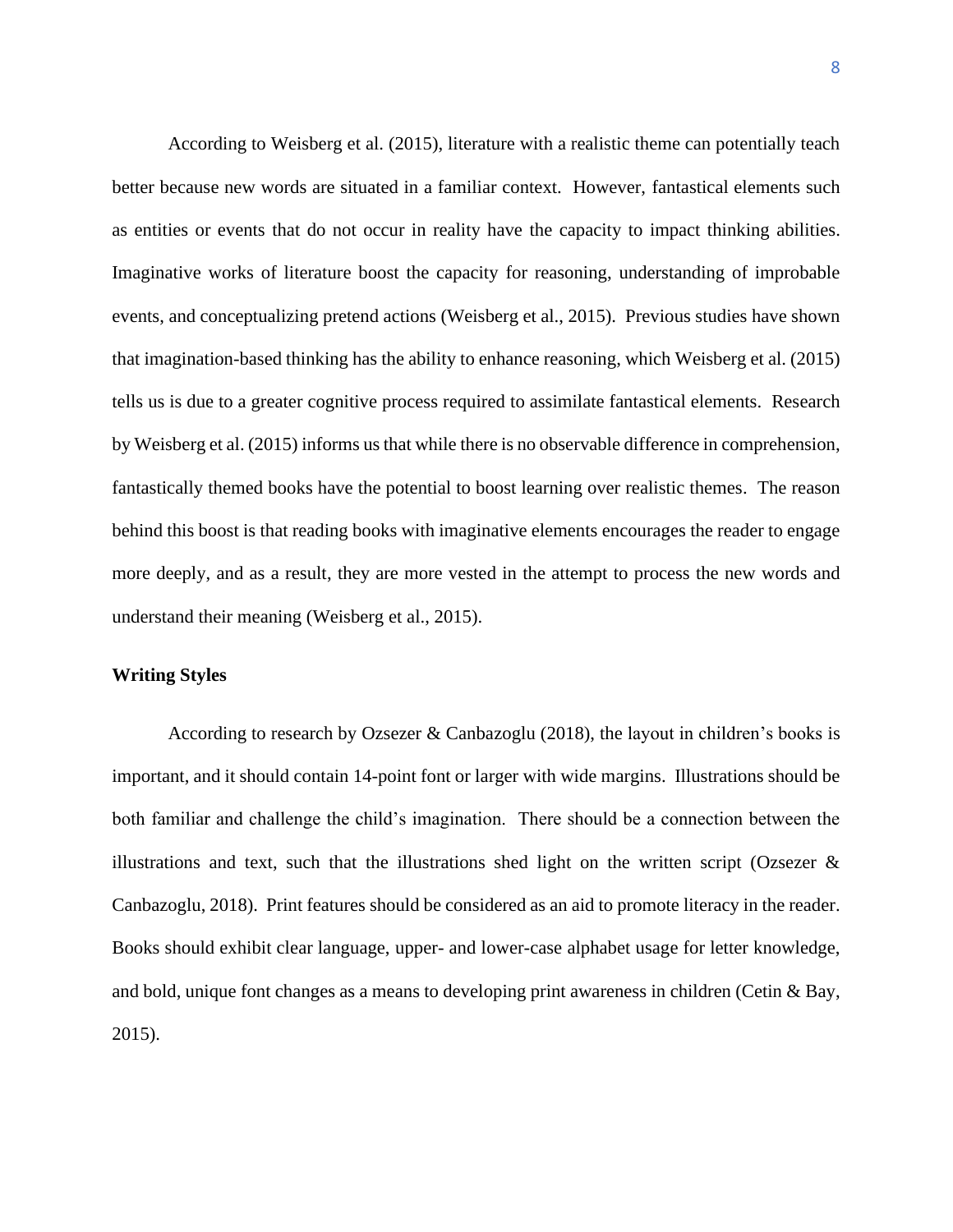Breen (2018) tells us that exposure to rhythmic, rhyming books provides cognitive benefits to young children and promotes literacy development. Simplicity of syllabic syntactic structure when combined with a rhythmic structure creates literature that is more salient to the reader. Breen (2018) posits that a regular metric structure enhances speech segmentation and word learning through acoustic envelope patterns. Additionally, metrically regular rhyming texts phonologically directs a listener's temporal attention towards important sentence material increasing the facilitation of comprehension (Breen, 2018) (Fitzroy & Breen, 2020). According to Read et al. (2014), experiments which compared rhymed and non-rhymed versions of the same story showed that children consistently preferred the rhyming versions of the story. The song-like quality that comes from rhyme, rhythm, and repetition fosters language development by making the words more memorable. Additionally, this same quality helped children remember the details of the story and sequence of events.

# **Visual**

The illustrations in a book provide meaningful visual information to children, and when their attention was drawn to the named illustrations, there was a significant relation to the children's learning from the book (Kaefer, 2018). These studies indicate that there is a correlation between the text of a book which draws the attention of the reader to specific sections of the illustration and what is being learned**.** Additionally, studies have shown that illustrated books promote parental talk with their children, and parents commented twice as much on highly illustrated books over those with minimal illustrations (Penfold & Bacharach, 1988). An important aspect surrounding the components of text and illustrations is that when text is manipulated to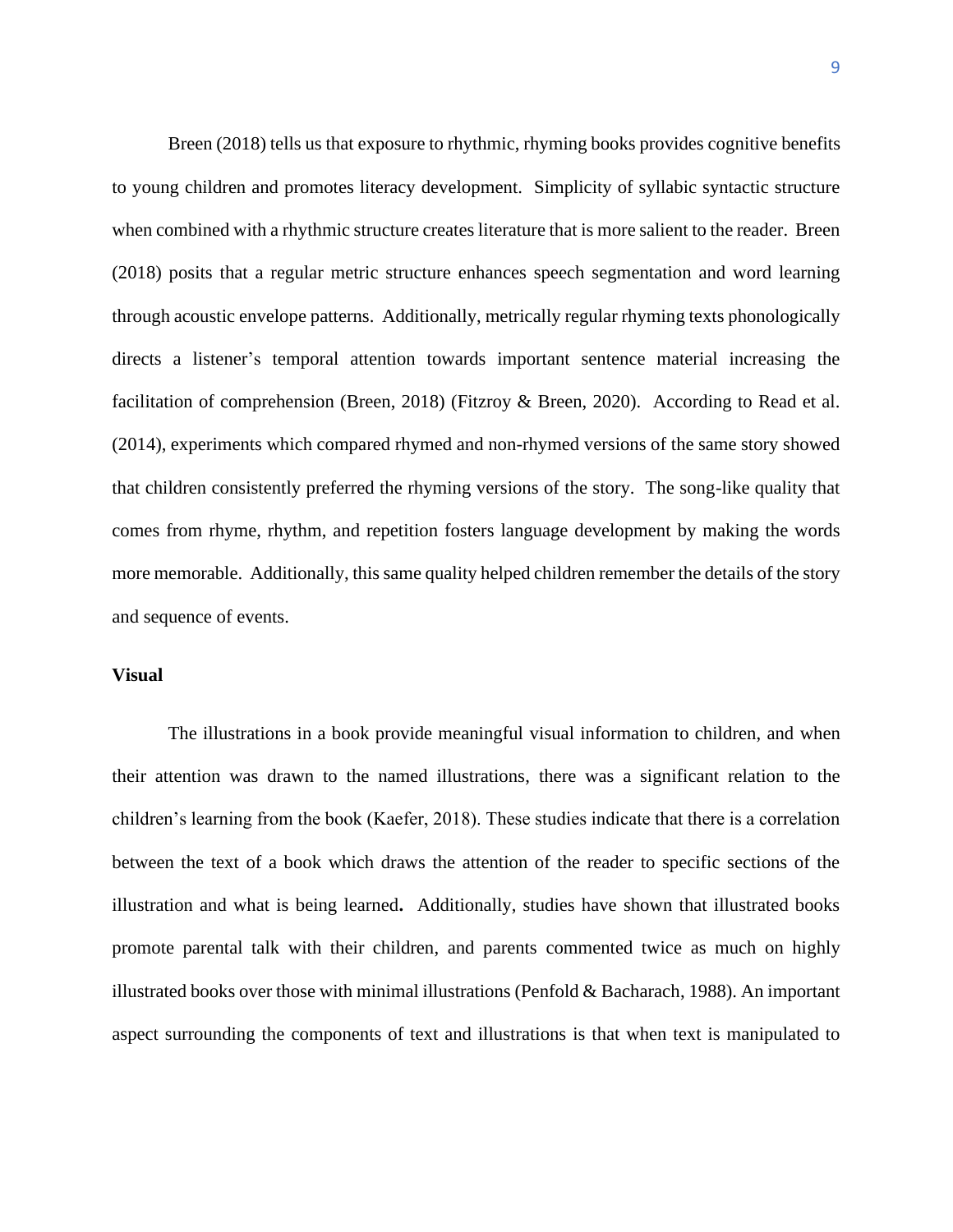emphasize specific elements of the illustrations, children pay more attention to the highlighted sections (Kaefer, 2018).

Young children gravitate towards books with bright colors and subject matter that includes animals and children (Danko-McGhee & Slutsky2011). Likewise, children will pick up a book with a cover that depicts images that the children find interesting. Pictures should exhibit familiar experiences so that children are more likely to identify with the images (Brookshire et al., 2002). Most importantly, the use of illustrations in books can provide mental images that are conducive to understanding the text and help the reader remember it. Children prefer colored, realistic book illustrations significantly more than any other book illustration style (Ozsezer & Canbazoglu, 2018). However, as evidence in the study by Weisberg et al. (2015) suggests, the injection of fantastical elements has the capacity to engage the reader more deeply.

According to Yu (2012), children who are developing language and concepts require the use of real objects to assist them in identifying and classifying information. The illustrations become part of the child's visual perception which integrates into their construct and view of the world. This mental mode helps guide the individual's actions and provides a mental map of connectedness to the associations made through the realness of the depicted objects. Picture books are useful in providing competency in the processing, organizing, and interpreting of visual information. Illustrations which show realism help children learn how to categorize and attach meaning to the characters in the story (Yu, 2012),

# **Faces, Characters**

Facial emotional expression is a distinctive quality during social interaction and communication in humans. According to Williams et al. (2013), imitation plays an important role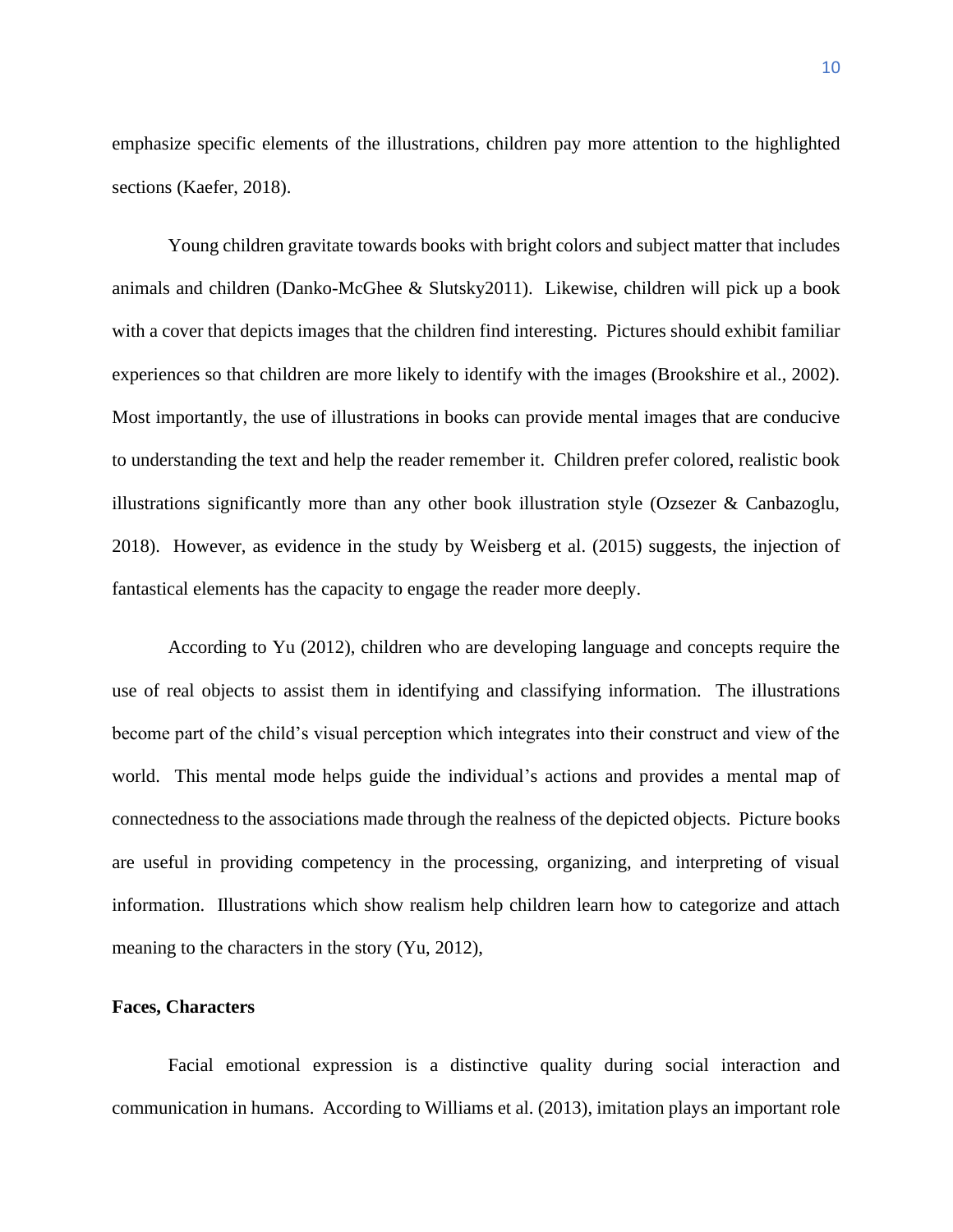in the development of facial actions across cultures. The ability to imitate is "characterized by the capacity to enact an action from seeing someone else do it, requiring a cognitive representation of how an action is performed" (Williams et al., 2013). In this respect, imitation is akin to learning empathy, where the communication of emotion and understanding of that emotion facilitates the capacity to imagine the perspective of someone else (Williams et al., 2013).

According to Garrett (2008), researcher Masaki Yuki suggests that cultures differ when looking for emotion on the faces of others and has "sought to show that in Japan, people tend to look to the eyes for emotional cue, whereas Americans tend to look to the mouth." There are universal expressions throughout cultures that allow children's books to be easily understood, but it is important to consider the nuances of each and how those affect understanding.

Illustrations that depict characters who belong to different races, ethnicities, and abilities in picture books for children are psychologically linked to the acquisition of values based on moral commitment to others and human rights (Tomé‐Fernández et al., 2019). Books that promote difference, cohesion, and equality encourage the reader to examine the characters point of view in the story, which facilitates perspective taking.

A central component and the fundamental basis for empathy is the recognition of emotion in others. The ability to interpret face-to-face reactions is of utmost importance for social interaction and relationships (Banziger et al., 2009). Prototypical sets of expressive configurations are displayed by individuals having an emotional response. These expressions are widely shared on a cultural level, and it is necessary to competently interpret these emotions for optimal function in society (Banziger et al., 2009).

# **Research on Children's Books that Promote Cultural Diversity, Anti-racism, and Inclusion**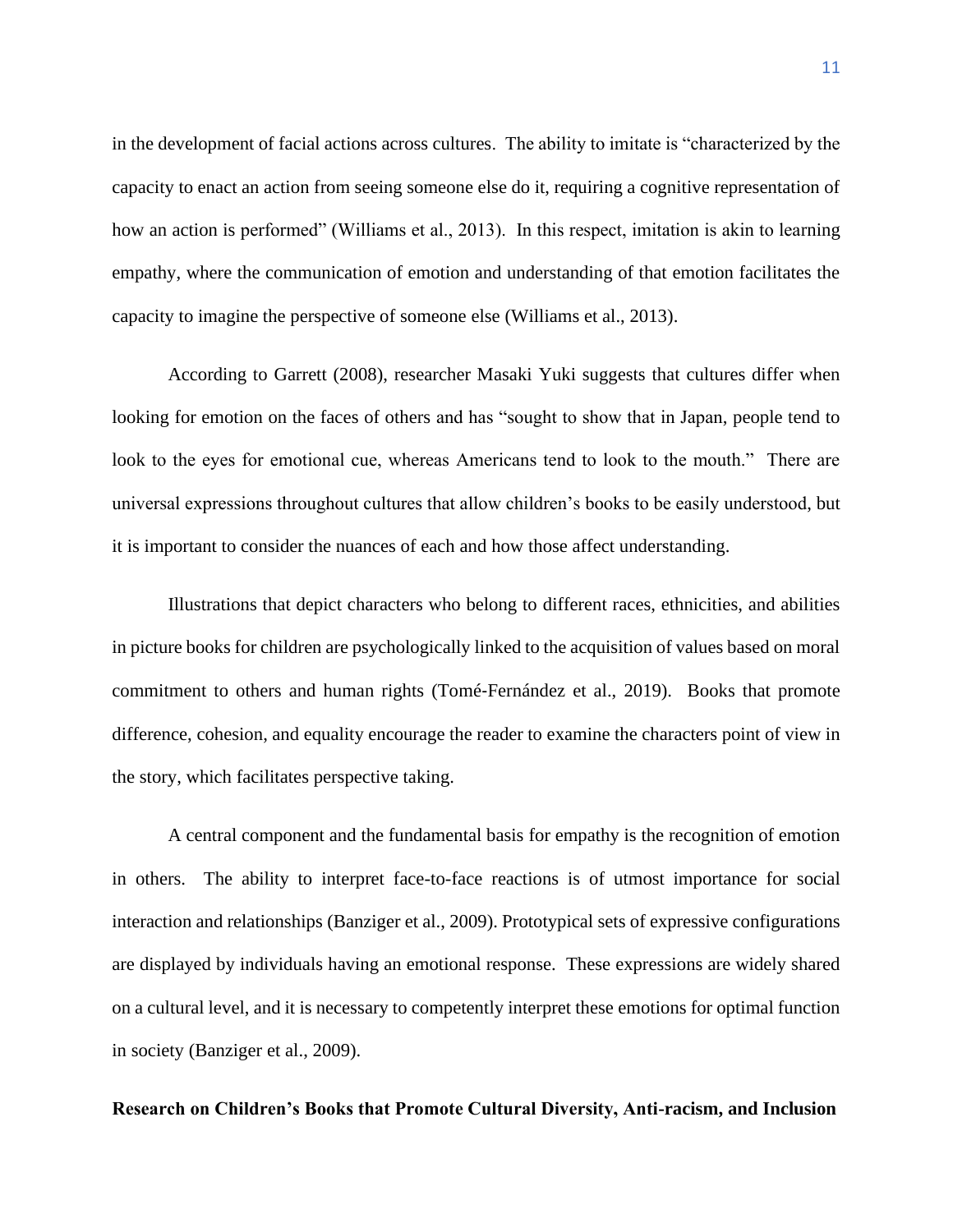To answer the question of what kind of books are out there, I have included a brief summary of some children's books that contain subject matter about diversity and inclusion. As I was reading these books, I found that while many of them talk about the importance of accepting difference, none of them attempted to teach the reader how to be cognizant of the emotions in the characters themselves. This key element in the facilitation of empathy towards others was not found in any of the books that I reviewed.

*We Are Displaced: My Journey and Stories from Refugee Girls Around the World is a* book written by a Malala Yousafzai. In 2008, as a young girl she began writing a blog for BBC Urdu about Taliban activity in her home in Swat Valley. Her attempt to bring awareness to the attack on girl's education in Pakistan and speaking up in support of the rights of women to an education made her a target of the Taliban. She was shot in the head as she was riding the school bus on October 9, 2012. Her book gives us not only her story but also those of other young people who are forced to leave their homes. They must endure many hardships in their search for a refuge from the horrors and violence brought about by war. This book gives us a glimpse into their lives as they share their stories about this difficult time.

*We Are Here to Stay: Voices of Undocumented Young Adults* by Susan Kuklin tells the stories of young people who come to America for a better life. They live in fear of being arrested and deported. Despite coming to a land where all men are created equal, they are faced with discrimination every day of their lives simply because they aren't U.S. citizens. Kuklin (2019) tells us about one person's memory of reading a book that changed their life.

"One time I went to the library and asked the librarian to recommend a book. She gave me *The Kite Runner.* I loved it. That book changed everything for me. Suddenly the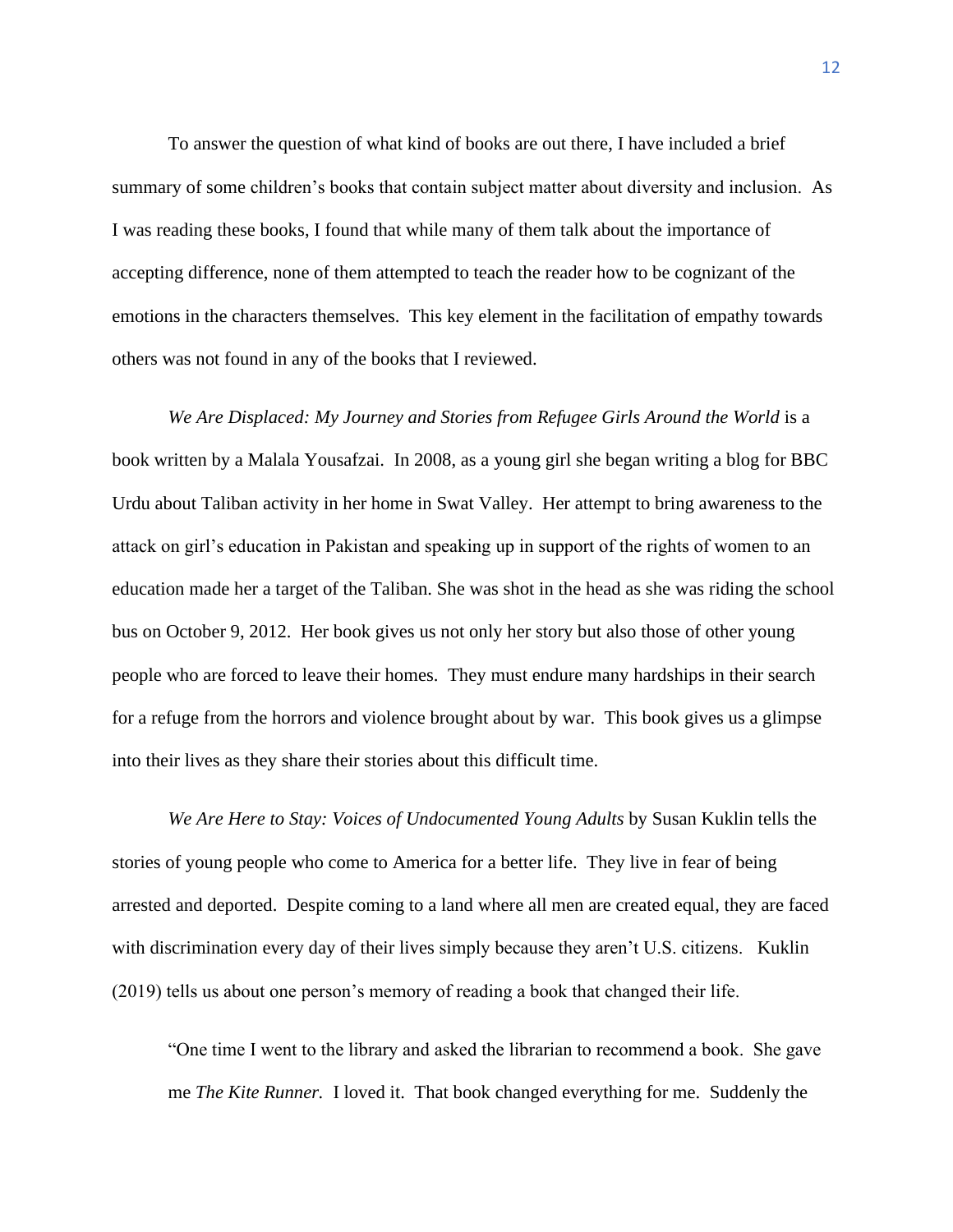world was bigger than my family and me; it was bigger than Queens and Colombia. I connected to people on the other side of the world in our common vulnerability to suffering. It opened up historical, geographical, and political perspectives and sparked my social consciousness in a deep way."

*The Skin You Live In* is written for children ages 4-8. The story starts by telling the reader to look at their skin and to think about all the wonderful things that we can do in life. This transitions into the author pointing out the many color variations of skin describing them in playful ways such as, "chocolate chip, double dip sundae supreme skin" (Tyler, 2005). The book ends noting that even though we are all different in appearance, we are all the same too.

*Whoever You Are* is a beautifully illustrated children's book which depicts a myriad of ethnicities from around the world. The author points out that we all have differences, from our skin color to the words that we speak, but more importantly, we all love, laugh, and cry. Our "joys are the same, and love is the same. Pain is the same and blood is the same. Smiles are the same, and hearts are just the same-wherever they are, wherever you are, wherever we are, all over the world (Fox, 1997).

*We All Look Different* is one of a series of books which celebrates all things that make us special. The author used photographs of smiling children having fun in day-to-day activities. One thing that made this book unique from the others is that it depicted a child in leg braces playing soccer. While I am sure there are more inclusive books on the market, there was only one other book that had images of children with disabilities in the samples of books that I read.

*The Colors of the Rainbow* by Jennifer Moore-Mallinos does a good job telling the reader about how we are different physically from our hair to our skin. It also points out that we have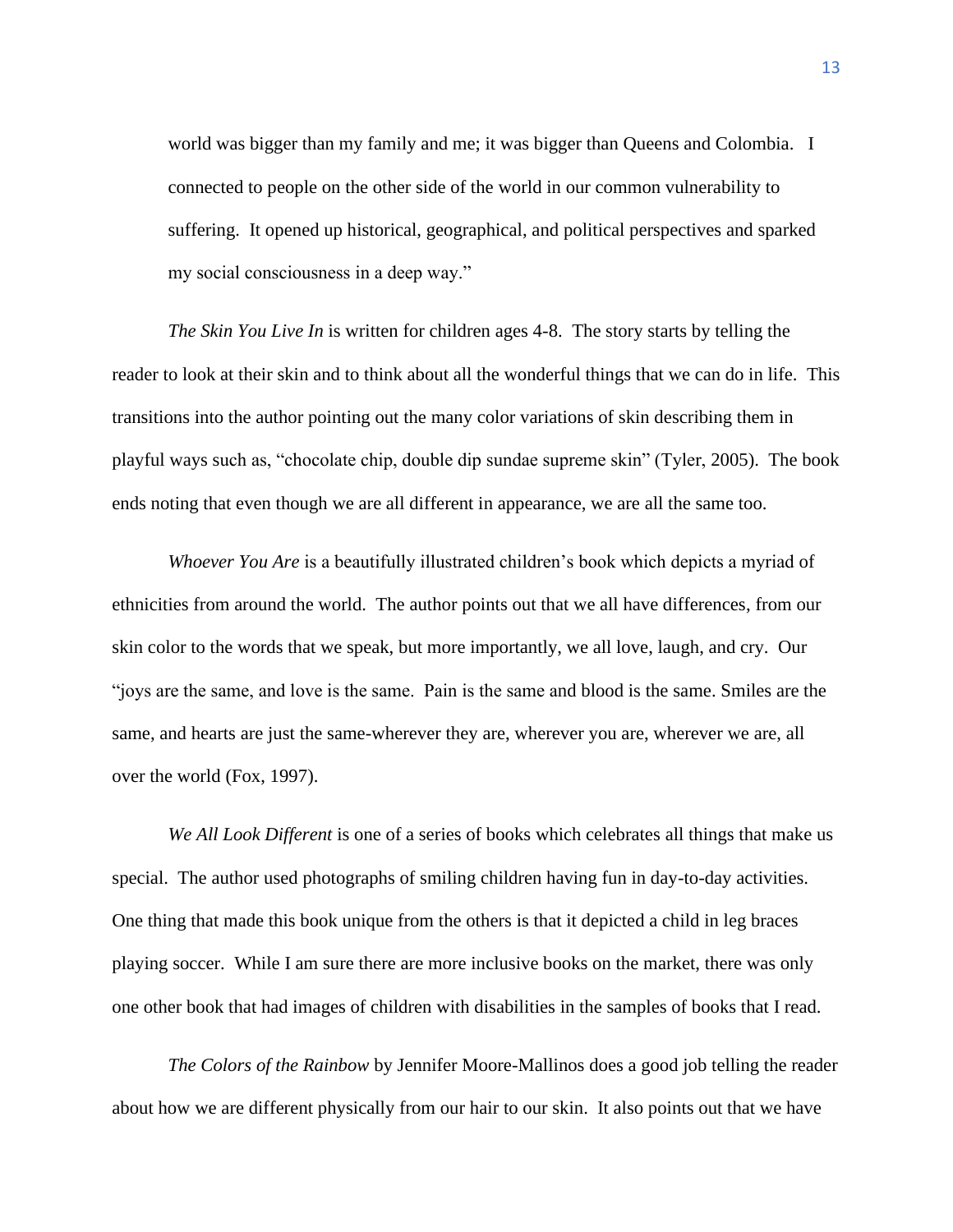many commonalities that are not only similar, but unique to our culture as well. The book encourages accepting people for who they are while at the same time appreciating our differences. The author hopes that when parents read this book to their children that it will encourage cultural diversity. Each page contains about a paragraph of non-rhyming sentences and is brightly illustrated. Children of all skin hues are depicted doing various activities that pertain to what the words on that page are about.

*Let's Talk About Race* by Julius Lester points out to the reader that we all have our own special story about where we are from, what we like to do, and who we are. This story includes a story about race- white, black, Asian, and Hispanic. The author points out that many times we think we are better than others due to race or economic status. The main them of the book is to let the reader know that if you look at what is under our skin you will find our bones, and these bones all look the same. The book is brightly illustrated with odd-looking people who are oriented on the page with a side view and one eye. The word content doesn't rhyme and varies from paragraphs to words and phrases interspersed on the pages. The font size is varied.

*The Skin I'm In* describes what it means to be a racist. It details different kinds of racist behavior and why someone might be a racist and engage in negative acts against other races. It also explores what it may feel like to be on the receiving end of racism. The book encourages the reader to be sure and let an adult know if it happens to them. There are colorful illustrations that coordinate with the message of each page. Text is approximately one paragraph with no rhyming.

*It is OK to be Me* is a story about a boy named Adrian who is in a wheelchair. The story is told from Adrian's point of view. He talks about how he depends on the wheelchair for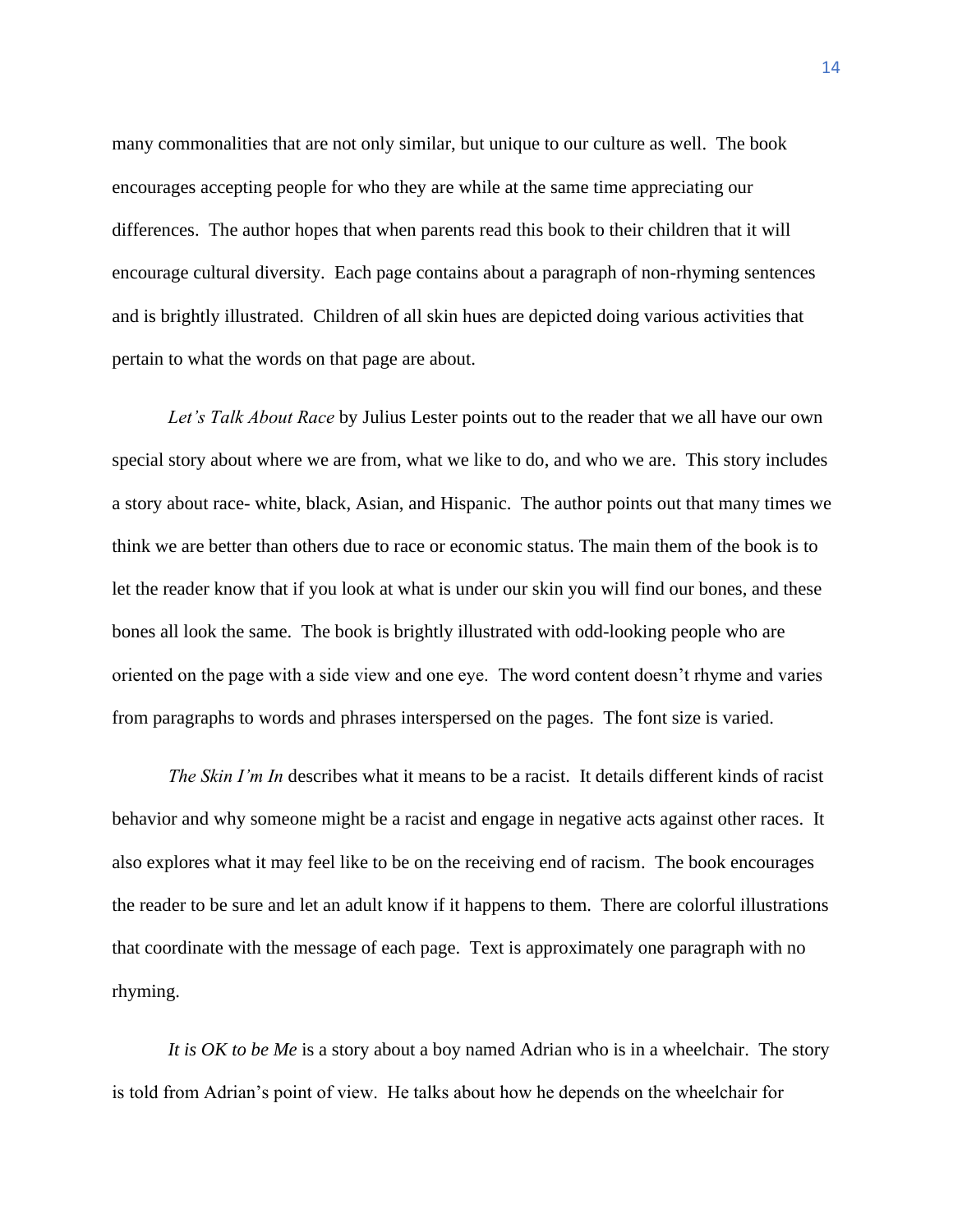mobility and how other children sometimes avoid him because of his chair. He tells the reader he just wants to be like everyone else and participate in activities. One day he sees some other kids playing basketball and decides he wants to become really good at moving around in his wheelchair so that he can play too. The book does a good job of describing Adrian's feelings and encourages the reader to work hard to overcome any obstacle in their life. The book contains 30 pages with one non-rhyming paragraph every other page, opposite a colorful depiction of Adrian participating in a related activity.

*Same, Same but Different* is a story about the correspondence between two boys who live in different parts of the worlds. The boys write to one another about things they like to do, their families, where they live, and various aspects of their lives. During their discourse, they realize that while they have many similarities, there are also some differences between them. In the end of the story, they realize that despite these differences, they are just the same.

*Antiracist Baby* is a book that details steps that each child can take so that they can be antiracist. The author outlines the nine ways in which someone can make equity a reality. The beginning of the book emphasizes that racism is something that we are taught and not born with. What we learn by the end of the book is that by being antiracist, we have the power to overcome racism. While this book has a wonderful message and makes an attempt to rhyme words, the text on each page is minimal and there is no rhythm or flow in the story line.

*I am Human: A Book of Empathy* touches on feelings and ways to express or suppress those feelings depending on what it may be. It lets the reader know it is okay to have emotions. The minimal amount of text does not rhyme, and as with *Antiracist Baby,* the narration does not flow.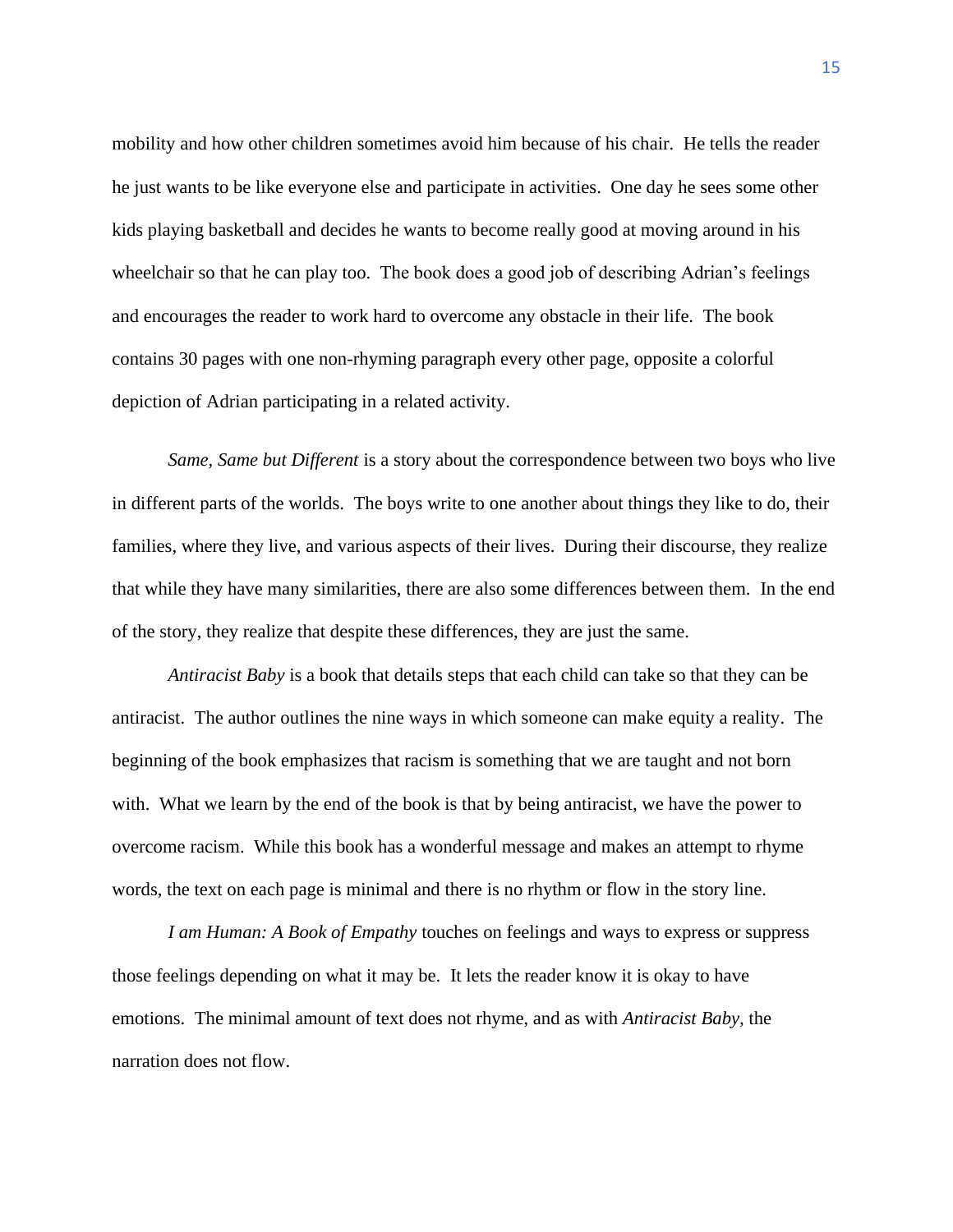*Last Stop on Market Street* by Matt de la Pena is a story about a boy and his Nana going to church and then to a soup kitchen. Along the way, there are many observations made by the boy about the inequalities that he sees. Often, he feels sorry for himself and wonders why he doesn't have something. His Nana points out the positives of what he does have. This is a good read but does not point out how the other characters may feel.

# **Elements of the Book**

The book that I intend to write will have characters who overcome the challenges that they face in life; this will allow the reader the opportunity to relate to their situation and identify with their emotions (Mohammadzadeh et al., 2018). The overall theme will be realistic in nature with elements of fantasy interspersed to engage the reader (Weisberg et al., 2015). The text will be 14-point font or larger, use upper- and lower-case letters, and utilize font changes to emphasize key words (Ozsezer & Canbazoglu, 2018). Text will rhyme, have a rhythmic nature, and a regular metric structure that enhances speech segmentation (Breen, 2018). Word learning and memory will be enhanced through acoustic envelope patterns (Breen (2018). There will be a connection between the written script and the illustration, such that reading the text inspires the reader to examine the illustrations more closely (Kaefer, 2018). Text will be used to emphasize specific aspects of the illustrations. Illustrations will be brightly colored and display subject matter that young readers tend to gravitate towards such as animals and children (Danko-McGhee & Slutsky2011). Specific attention will be given to the faces of the characters so that their emotions are clearly illustrated (Williams et al., 2013). Text will be used to draw attention to the emotions depicted on the faces of the characters. To ensure universality both the eyes and mouth of the characters will be used to exhibit their inner emotion (Garrett, 2008). Illustrations will depict characters that belong to different races, ethnicities, and abilities to facilitate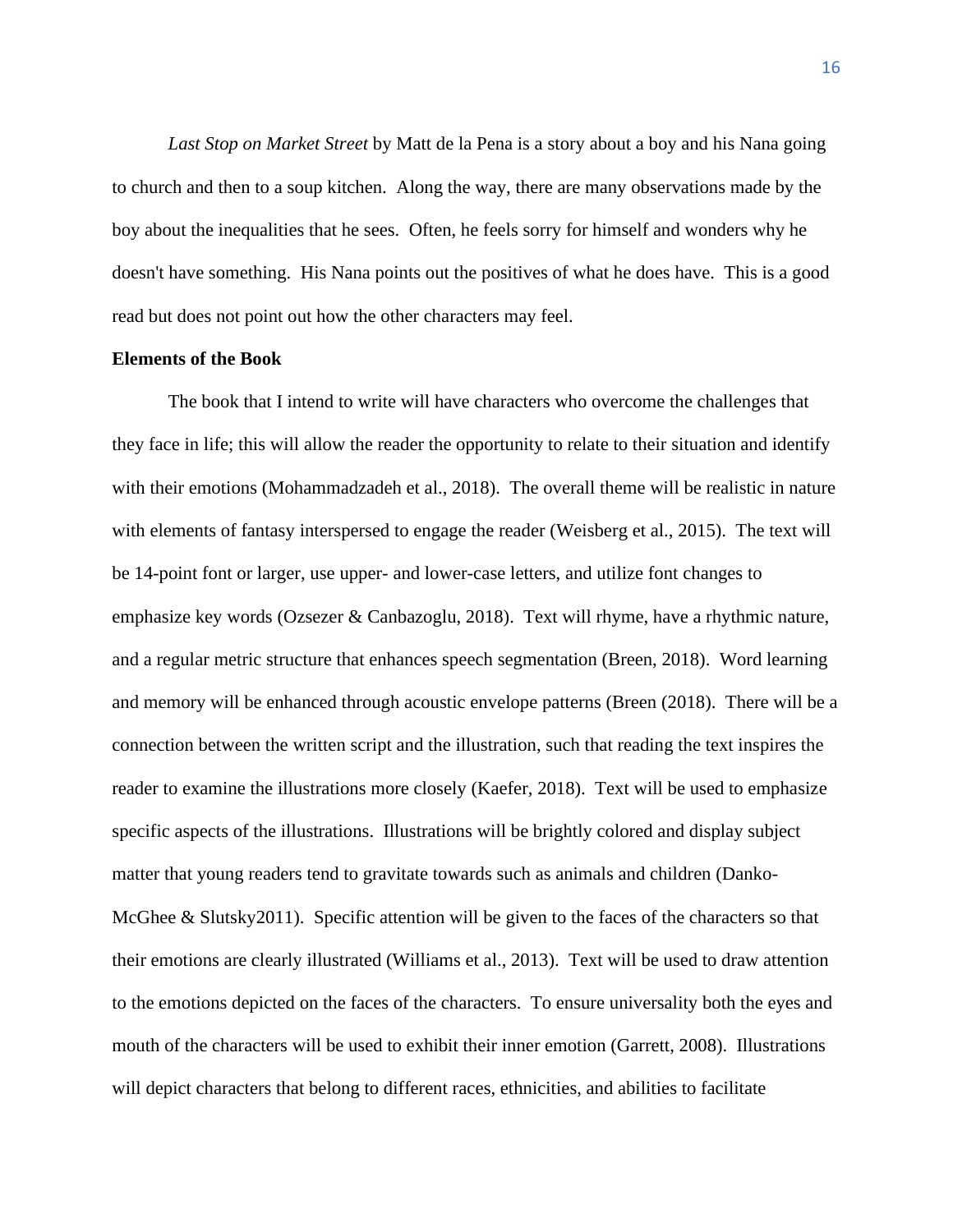perspective taking and promote difference and equality (Tomé‐Fernández et al., 2019). The book will ask questions of the reader and encourage them to examine the characters in the illustrations so that they may ascertain what they feel and why they may feel that way (Banziger et al., 2009). Elements of the text will encourage the reader to engage in perspective taking throughout the book to facilitate empathy and prosocial behavior (Thye & Lawler, 2017).

This book is intended as a read aloud book, and it will contain a letter to the reader that encourages dialogue between the reader and listener. Research tells us that this read aloud practice on student learning demonstrates positive effects on early childhood development (Baker et al., 2020). An important component of a read aloud strategy is the dialogic interaction between the child and the reader. During dialogue between the reader and the child, discourse should focus on encouraging the child to note the face of the characters with the intent to decipher emotion and mood. This method of teaching children how to recognize the emotions of others will develop the child's perspective taking ability, which is the first step towards creating a foundation for empathy, a key component in healthy relationships and acceptance of diversity.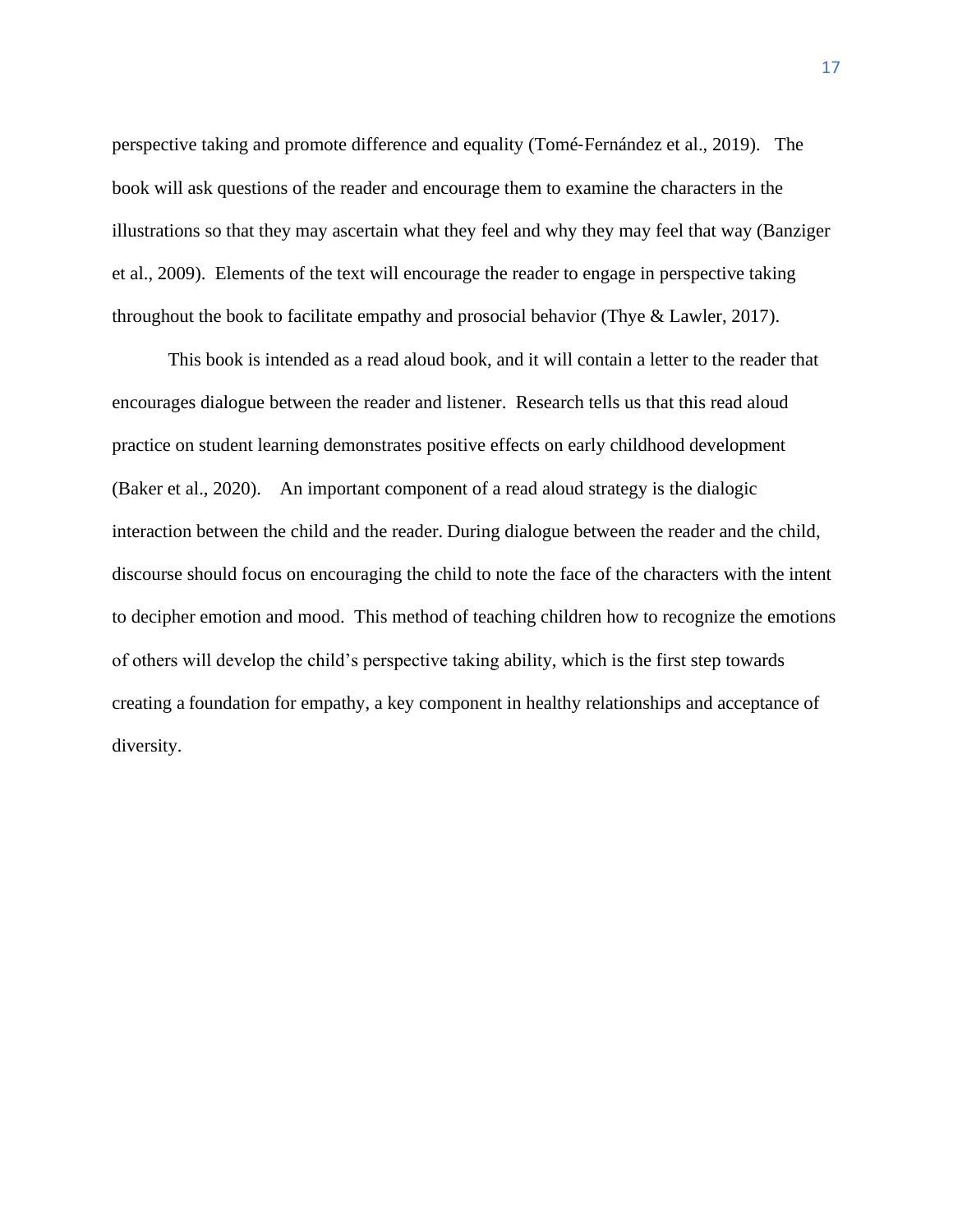# **References**

- Baker, Santoro, L., Biancarosa, G., Baker, S. K., Fien, H., & Otterstedt, J. (2020). *Effects of a read aloud intervention on first grade student vocabulary, listening comprehension, and language proficiency*. Reading & Writing, 33(10), 2697–2724. https://doi.org/10.1007/s11145-020-10060-2
- Banziger, T., Grandjean, D., & Scherer, K. (2009). *Emotion recognition from expressions in face, voice, and body: The multimodal emotion recognition test* (MERT). Emotion (Washington, D.C.), 9(5), 691–704. https://doi.org/10.1037/a0017088

Baym, N. (1998). *The Norton anthology of American literature*. New York: W.W. Norton.

- Bensalah, L., Caillies, S., & Anduze, M., (2016). *Links among cognitive empathy, theory of mind, and affective perspective taking by young children*. The Journal of Genetic Psychology, 177:1, 17-31, DOI: 10.1080/00221325.2015.1106438
- Breen. (2018). *Effects of metric hierarchy and rhyme predictability on word duration in The Cat in the Hat.* Cognition, 174, 71–81. https://doi.org/10.1016/j.cognition.2018.01.014
- Brookshire, J., Scharff, L., & Moses, L., (2002). *The influence of illustrations on children's book preferences and comprehension.* Reading Psychology, 23(4), 323–339. https://doi.org/10.1080/713775287
- Browne, A. (2001). *Developing language and literacy 3–8*. SAGE Publications Ltd, <https://www-doi-org.iris.etsu.edu/10.4135/9781446222430>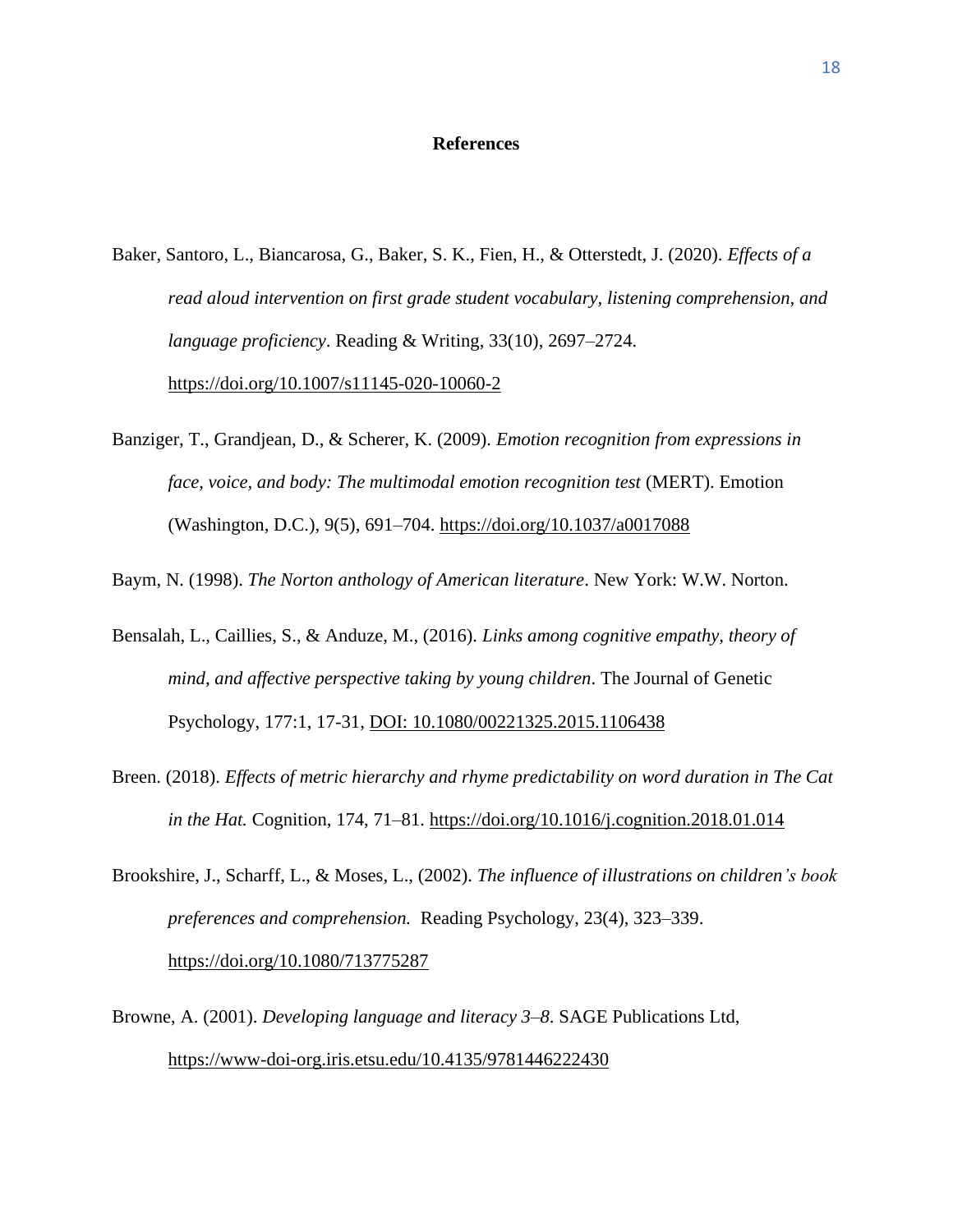- Brown, K., Adger, W. N., Devine-Wright, P., Anderies, J. M., Barr, S., Bousquet, F., Butler, C., Evans, L., Marshall, N., & Quinn, T. (2019). *Empathy, place and identity interactions for sustainability*. Global Environmental Change, 56, 11–17. <https://doi.org/10.1016/j.gloenvcha.2019.03.003>
- Cetin, & Bay, N. (2015). *Enhancing the early reading skills: Examining the print features of preschool children's book*. International Education Studies, 8(1), 113–124. https://files.eric.ed.gov/fulltext/EJ1060840.pdf
- Chao, R., Wei, M., Spanierman, L., Longo, J., & Northart, D. (2015). *White racial attitudes and white empathy: The moderation of openness to diversity.* The Counseling Psychologist, 43(1), 94–120. https://doi.org/10.1177/0011000014546871
- Danko-McGhee, K., & Slutsky, R. (2011). *Judging a book by its cover: Preschool children's aesthetic preferences for picture books*. International Journal of Education through Art, 7(2), 171–185. https://doi.org/10.1386/eta.7.2.171\_1
- Decety, J., & Cowell, J. (2014). *The complex relation between morality and empathy*. Trends in Cognitive Sciences, 18(7), 337-339. [https://reader.elsevier.com/reader/sd/pii/S136466131400103X?token=FB80806E8720BA](https://reader.elsevier.com/reader/sd/pii/S136466131400103X?token=FB80806E8720BA027BF6A91164C67D94CDD8927CAE95512ABF08357E0BC371F14048DA30532F342A8F1329AF7CE34369&originRegion=us-east-1&originCreation=20211124130408) [027BF6A91164C67D94CDD8927CAE95512ABF08357E0BC371F14048DA30532F342](https://reader.elsevier.com/reader/sd/pii/S136466131400103X?token=FB80806E8720BA027BF6A91164C67D94CDD8927CAE95512ABF08357E0BC371F14048DA30532F342A8F1329AF7CE34369&originRegion=us-east-1&originCreation=20211124130408) [A8F1329AF7CE34369&originRegion=us-east-1&originCreation=20211124130408](https://reader.elsevier.com/reader/sd/pii/S136466131400103X?token=FB80806E8720BA027BF6A91164C67D94CDD8927CAE95512ABF08357E0BC371F14048DA30532F342A8F1329AF7CE34369&originRegion=us-east-1&originCreation=20211124130408)

de la Pena, M. (2015). *Last stop on market street*. Penguin Books.

Fitzroy, A. B., & Breen, M. (2020). *Metric structure and rhyme predictability modulate speech intensity during child-directed and read-alone productions of children's literature*. Language and Speech, 63(2), 292–305. https://doi.org/10.1177/0023830919843158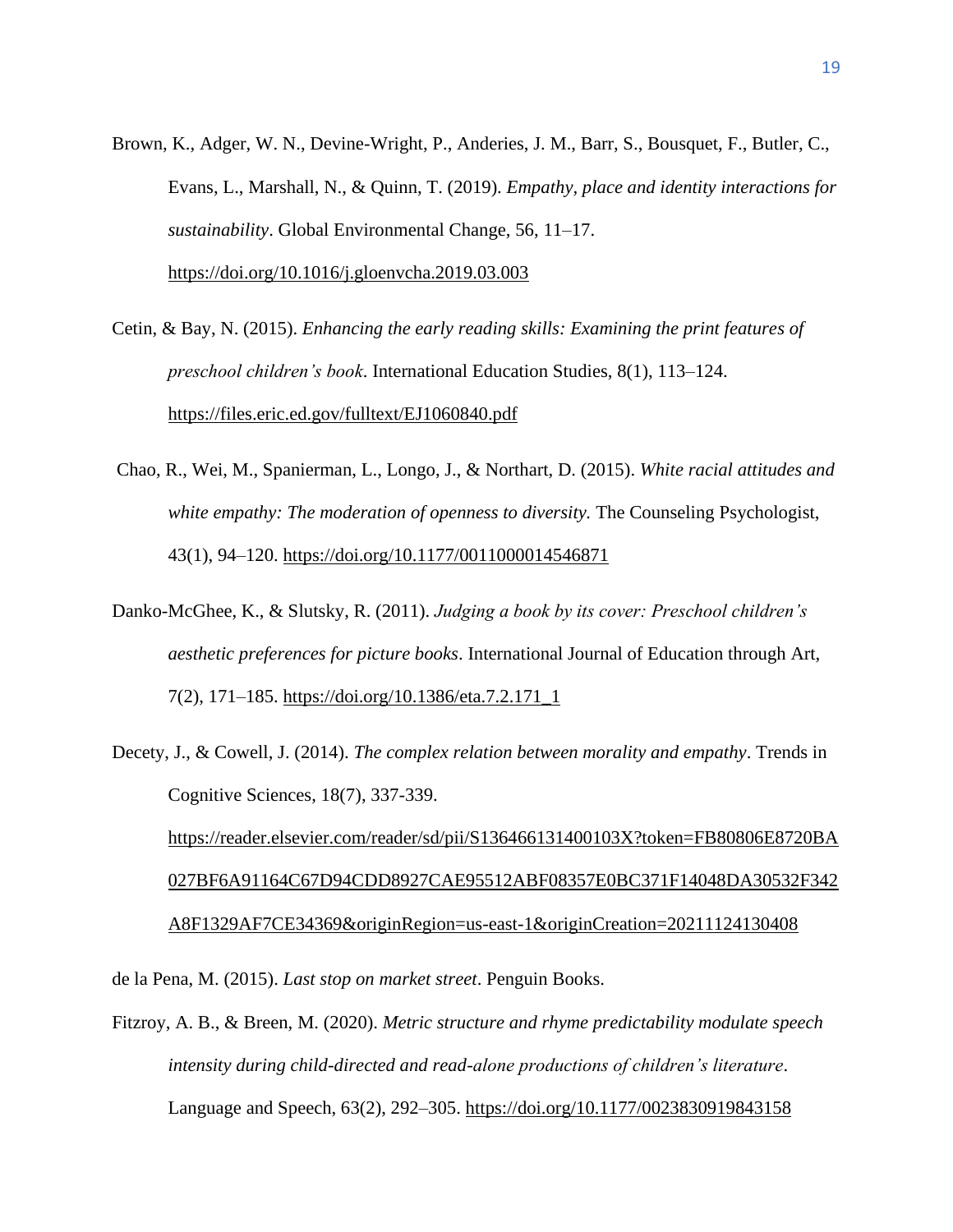Fox, M. (1997). *Whoever you are*. Harcourt Brace and Company

- Gair, S. (2017). *Pondering the colour of empathy: Social work students' reasoning on activism, empathy and racism*. British Journal of Social Work 47(1), 162-180. https://doi.org/10.1093/bjsw/bcw007
- Galinsky, A. D., & Moskowitz, G. B. (2000). *Perspective-taking: Decreasing stereotype expression, stereotype accessibility, and in-group favoritism*. Journal of Personality and Social Psychology, 78(4), 708–724.<https://doi.org/10.1037/0022-3514.78.4.708>
- Garrett, J. (2008). *Screams and smiles on some possible human universals in children's book illustration.* Bookbird*, 46*(4), 16-24. https://www.proquest.com/scholarlyjournals/screams-smiles-on-some-possible-human-universals/docview/216108309/se-2?accountid=10771
- Halloran, J. (2018). *Social skills for kids: Over 75 fun games and activities for building better relationships, problem solving and improving communication*. ProQuest Ebook Central [https://ebookcentral.proquest.com](https://ebookcentral.proquest.com/)
- Higgins, M. (2012). *We all look different*. Capstone Press
- Kaefer, T., (2018). *The role of topic-related background knowledge in visual attention to illustration and children's word learning during shared book reading*. Journal of Research in Reading. 41(3), 582-596. Charles C. Sherrod Library
- Kendi, I. (2020). *Antiracist baby*. Penguin Young Readers Group
- Kuklin, S. (2019). *We are here to stay: Voices of undocumented young adults.* Candlewick Press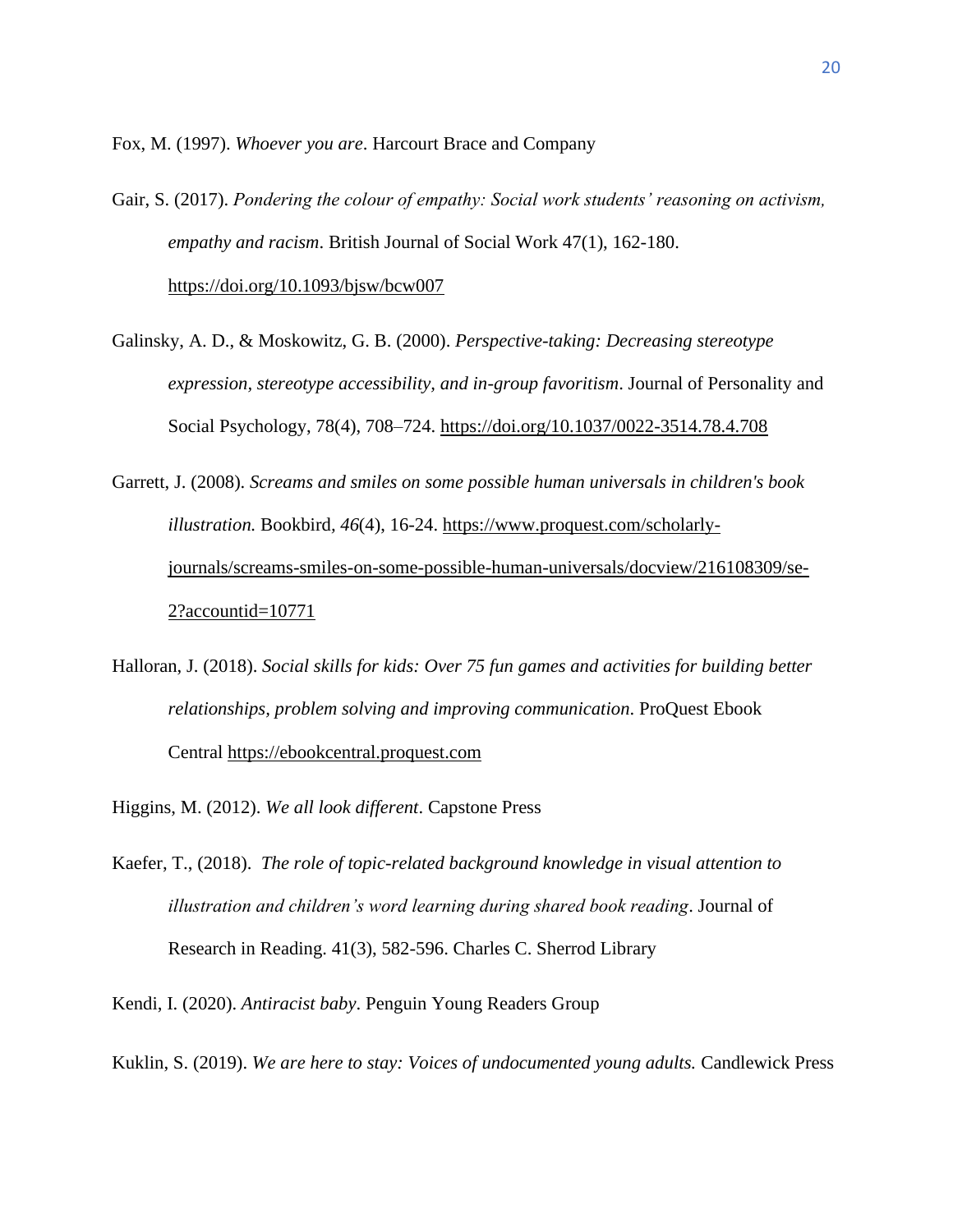Kostecki-Shaw, S. (2011). *Same, same but different*. Henry Holt & Co.

Lester, J. (2005). *Let's talk about race*. HarperCollins Publishers

Mohammadzadeh, B., Kayhan, H., & Dimililer, Ç. (2017). *Enhancing disability awareness and empathy through children's literature about characters with disabilities: A cognitive stylistic analysis of Rodman Philbrick's Freak the Mighty*. Quality & Quantity, 52(Suppl 1), 583–597.<https://doi.org/10.1007/s11135-017-0637-x>

Moore-Mallinos, J. (2005). *The colors of the rainbow*. Barron's Educational Series, Inc.

- Moore-Mallinos, J. (2007). *It's o.k. to be me: Just like you, I can do almost anything!* Barron's Educational Series, Inc.
- Ostrosky, M., Mouzourou, C., Dorsey, E. A., Favazza, P. C., & Leboeuf, L. M. (2015). *Pick a book, any book: Using children's books to support positive attitudes toward peers with disabilities.* Young Exceptional Children, 18(1), 30–43. <https://doi.org/10.1177/1096250613512666>
- Ozsezer, M.S.B., & Canbazoglu, H.B. (2018). *Picture in children's story books: Children's perspective*. International Journal of Educational Methodology, 4(4), 205-217. https://doi.org/10.12973/ijem.4.4.205
- Penfold, K., & Bacharach, V., (1988). *Reading to very young children: The impact of illustrations in children's books*. International Journal of Early Childhood, 20(1), 35-44. https://archive.org/details/sim\_international-journal-of-early-childhood\_1988-06\_20\_1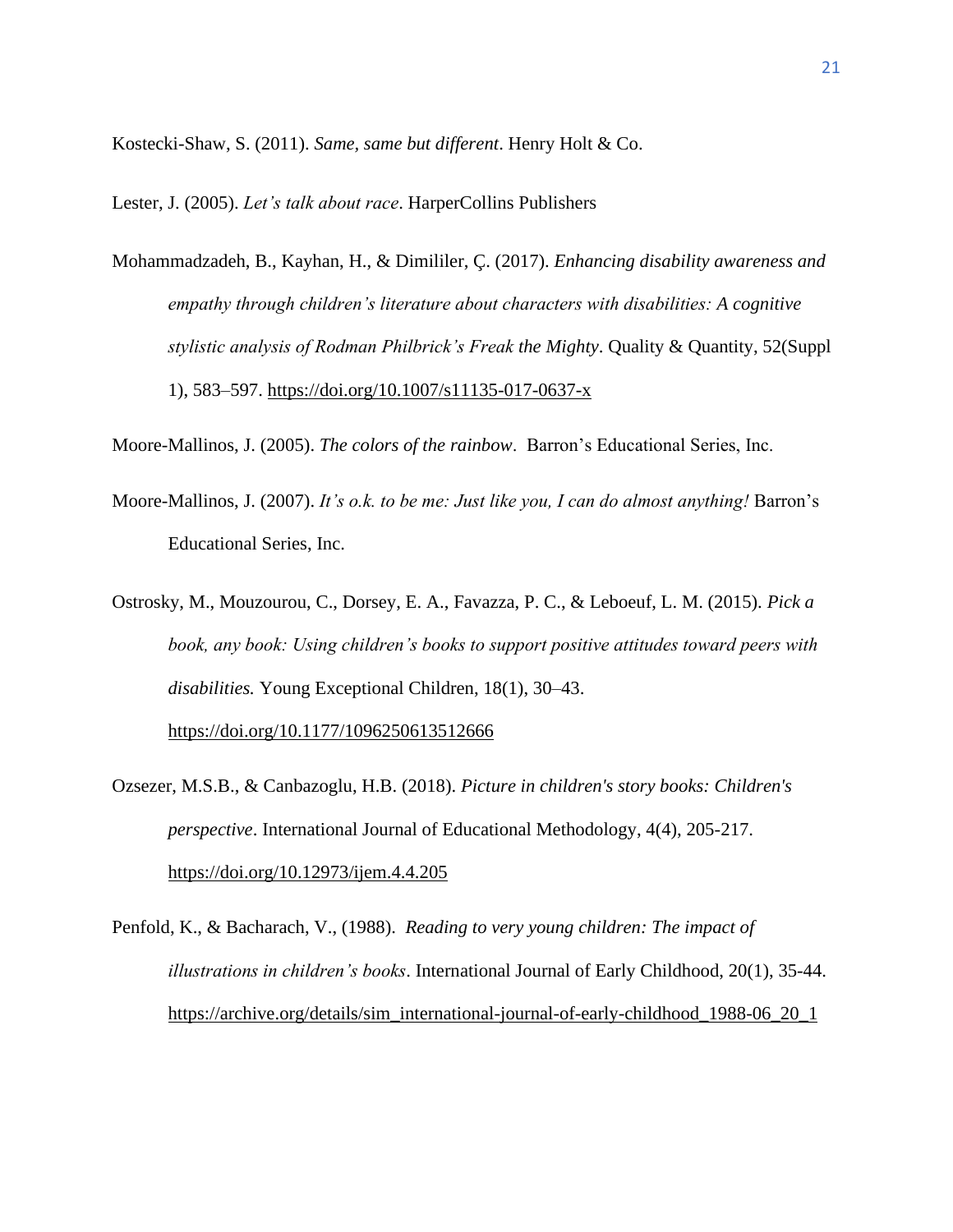- Read, K., Macauley, M., & Furay, E. (2014). *The Seuss boost: Rhyme helps children retain words from shared storybook reading.* First Language, 34(4), 354–371. https://doi.org/10.1177/0142723714544410
- Santiesteban, I., Banissy, M. J., Catmur, C., & Bird, G. (2015). *Functional lateralization of temporoparietal junction - imitation inhibition, visual perspective-taking and theory of mind*. The European Journal of Neuroscience, 42(8), 2527–2533. <https://doi.org/10.1111/ejn.13036>
- Sue, D., Rasheed, M. N., Rasheed, J. M., Rasheed, M. N., & Rasheed, J. M. *Multicultural social work practice: A competency-based approach to diversity and social justice* (Second edition.). Jossey-Bass.
- Thomas, P. (2003). *The skin I'm in: A first look at racism*. Hodder Wayland
- Thye, S. R., & Lawler, E. J. (Eds.). (2017). *Advances in group processes*. ProQuest Ebook
- Tomé‐Fernández, M., Senís‐Fernández, J., & Ruiz‐Martín, D. (2019). *Values and intercultural experiences through picture books*. The Reading Teacher, 73(2), 205–213. https://doi.org/10.1002/trtr.1813
- Twenge, J. M. (2012). *Generation me on trial*. The Chronicle of Higher Education, 58(30). https://link.gale.com/apps/doc/A286029303/AONE?u=tel\_a\_etsul&sid=bookmark-AONE&xid=7e8a1a6f
- Tyler, M. (2005). *The skin you live in.* Chicago Children's Museum
- Verde, S. (2018). *I am human: A book of empathy*. Harry N. Abrams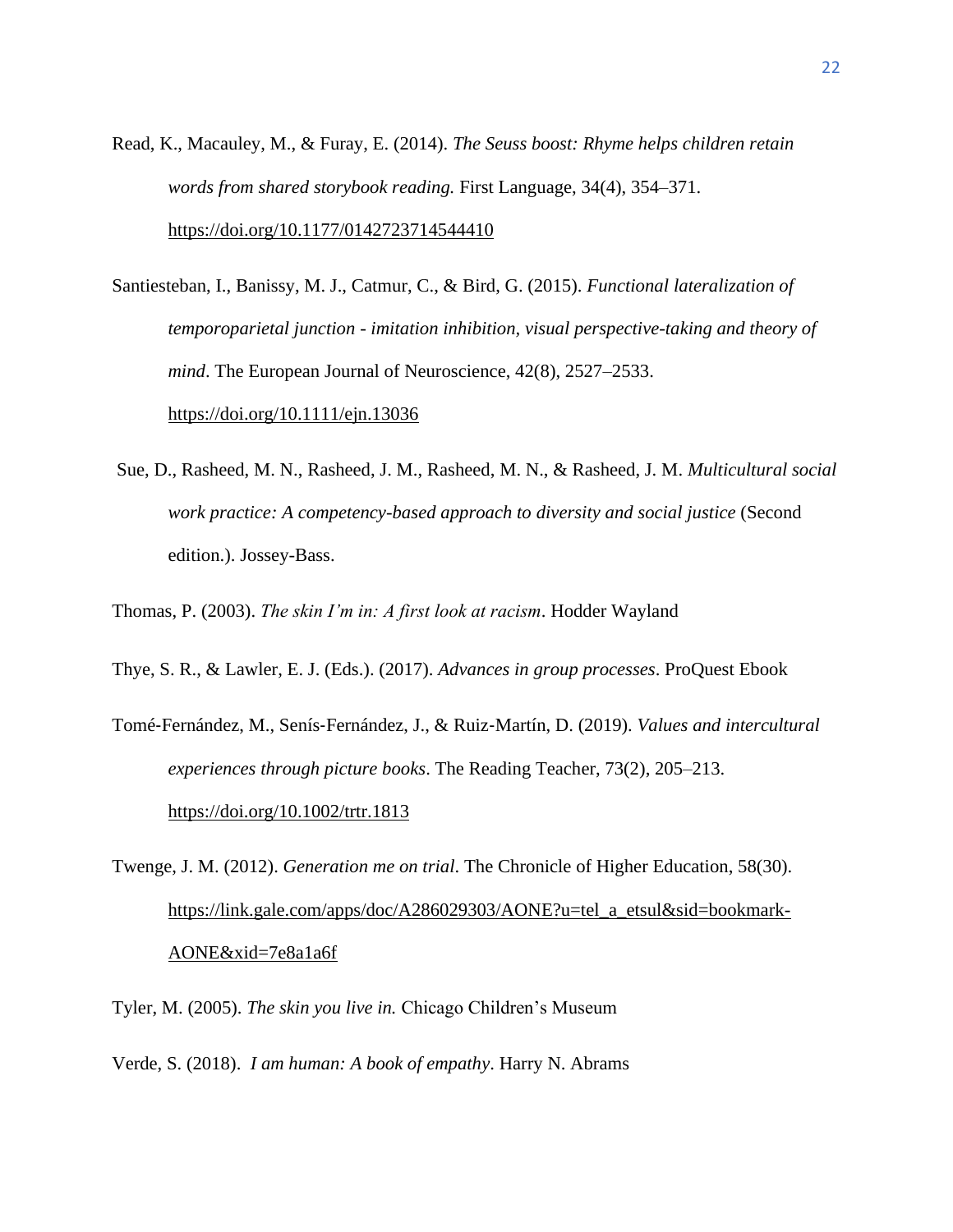- Wee, S., Kim, S., Chung, K., & Kim, M., (2021). *Development of children's perspective-taking and empathy through bullying-themed books and role-playing*. Journal of Research in Childhood Education, DOI: 10.1080/02568543.2020.1864523
- Weisberg, D., Ilgaz, H., Hirsh-Pasek, K., Golinkoff, R., Nicolopoulou, A., & Dickinson, D. K. (2015). *Shovels and swords: How realistic and fantastical themes affect children's word learning*. Cognitive Development, 35, 1–14. https://doi.org/10.1016/j.cogdev.2014.11.001
- Williams, J., Nicolson, A., Clephan, K., de Grauw, H., & Perrett, D. (2013). *A novel method testing the ability to imitate composite emotional expressions reveals an association with empathy*. PloS One, 8(4), e61941–e61941.<https://doi.org/10.1371/journal.pone.0061941>
- Yousafzai, M., & Welch, L. (2019). *We are displaced: My journey and stories from refugee girls around the world.* Little, Brown, and Company.
- Yu. (2012). *Exploring visual perception and children's interpretations of picture books.* Library & Information Science Research, 34(4), 292–299. https://doi.org/10.1016/j.lisr.2012.06.004

Zaki, J., & Ochsner, K. (2012). *The neuroscience of empathy: progress, pitfalls and promise.* Nature Neuroscience, 15(5), 675+. https://link.gale.com/apps/doc/A288874093/AONE?u=tel\_a\_etsul&sid=bookmark-AONE&xid=eec3d7a6